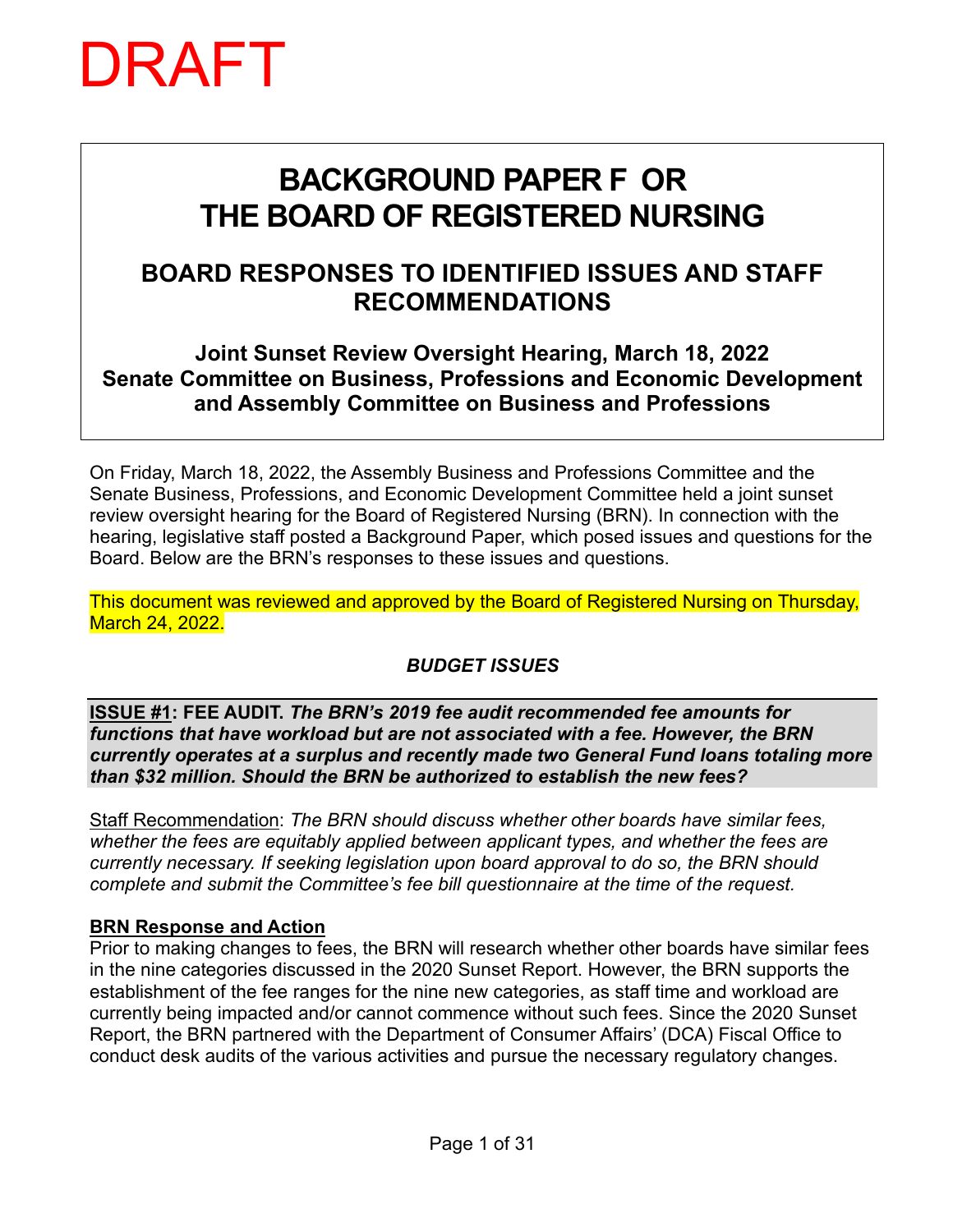#### **ISSUE #2: ATTORNEY GENERAL BILLING RATE.** *In 2019, the Attorney General suddenly and significantly increased its billing rate for all DCA licensing boards in disciplinary matters. Will the cost pressures generated by the increase create difficulties for the BRN's fund?*

Staff Recommendation: *The BRN should discuss the impact of the Attorney General's rate increase and whether any action is needed by the Administration or the Legislature to safeguard the health of its special fund.*

### **BRN Response and Action**

The Attorney General's Office (AGO) raised the costs charged to the BRN for representing the BRN in connection with discipline and enforcement matters. The BRN will continue to monitor any impact from the increase in the AGO billing rate to ensure there is no negative impact to the Board of Registered Nursing Fund.

| <b>TOTAL EXPENDITURES</b>      |           |  |  |
|--------------------------------|-----------|--|--|
| FY 2018/2019                   | 6,887,843 |  |  |
| FY 2019/2020                   | 9,428,655 |  |  |
| FY 2020/2021                   | 9,112,770 |  |  |
| FY 2021/2022 (as of Jan. 2022) | 3,969,812 |  |  |

### *ADMINISTRATIVE ISSUES*

**ISSUE #3: LICENSING VS. PROMOTION OF THE PROFESSION.** *The long-standing policy of the Committees is that the purpose of licensing is to protect consumers through the least restrictive means, not to guarantee the highest quality practitioners. Are the BRN's mission and actions consistent with this policy?*

Staff Recommendation: *The BRN should discuss why its primary mission is to protect the public by ensuring the highest quality of RNs, rather than to protect the public through the objective regulation of the profession.* 

### **BRN Response and Action**

The BRN believes that its actions are consistent with the policy of protecting consumers through the least restrictive means of regulation. The BRN completed its Strategic Plan for 2022-2025<sup>[1](#page-1-0)</sup>, and through the development of this Strategic Plan, the BRN updated its mission statement to reflect that the Board's mission is to protect the health, safety, and well-being of the public through the fair and consistent application of the statutes and regulations governing nursing practice and education in California.

<span id="page-1-0"></span><sup>1</sup> https://www.rn.ca.gov/pdfs/consumers/stratplan22-25.pdf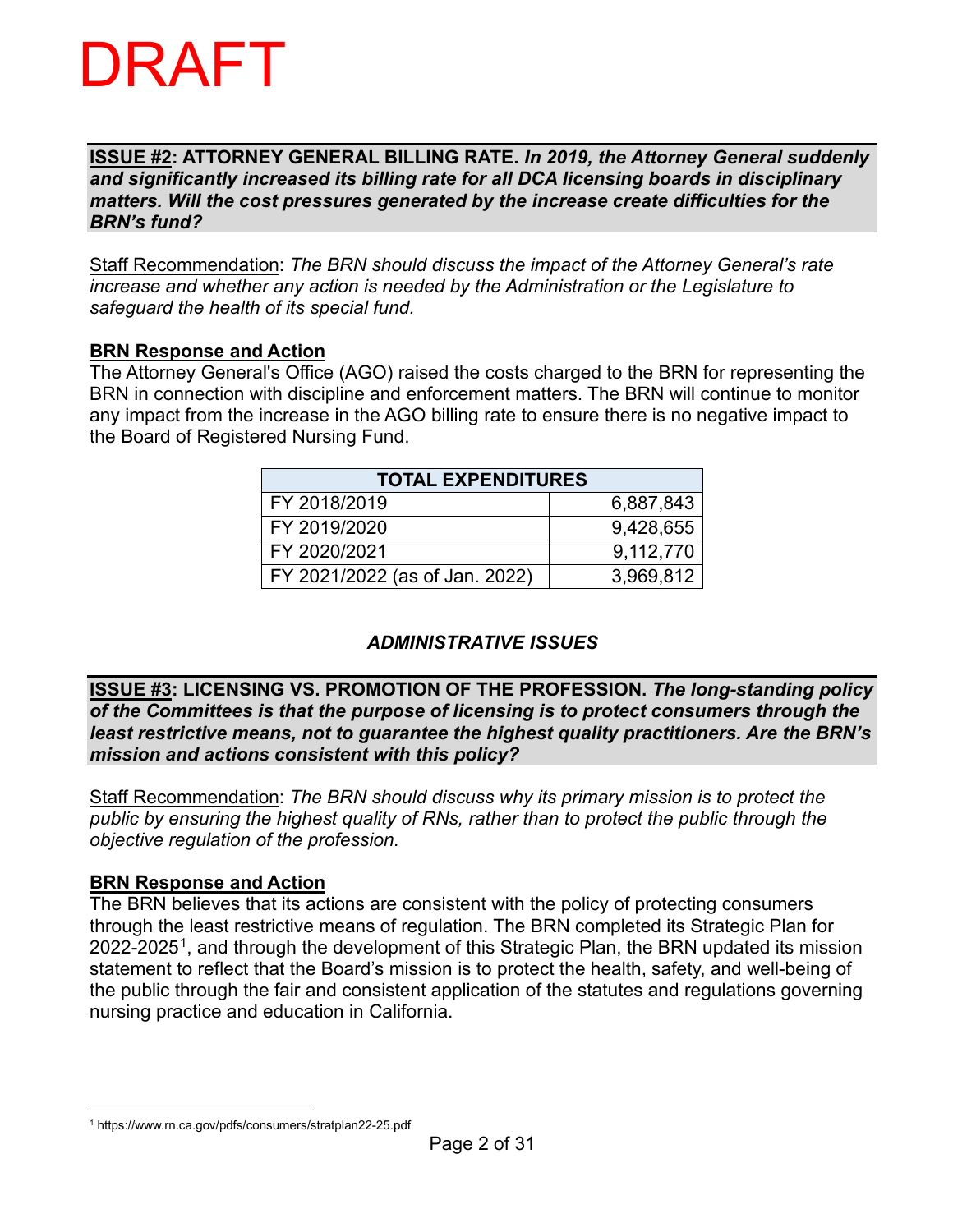#### **ISSUE #4: EXECUTIVE OFFICER REQUIREMENTS.** *The Nursing Practice Act is the only licensing law in California that requires the executive officer to be a licensee. Why is this requirement necessary?*

Staff Recommendation: *The BRN should discuss the distinctions between the administration of the BRN and the other healing arts boards that necessitates the requirement of an RN executive officer.*

#### **BRN Response and Action**

The BRN has 237.1 positions; of those, 18 positions require licensure as an RN. The expertise of a licensed practitioner in the role of the BRN Executive Officer is extremely beneficial to understanding the intricacies of the issues inherent in regulating the nursing profession. The BRN's Assistant Executive Officer position does not have a requirement to be a registered nurse (RN). This allows for an executive-level position without the requirement of an RN license to provide input on the objective regulation of the nursing profession. Additionally, the composition of the nine-member Board includes five RNs and four public members. All Executive Leadership<sup>[2](#page-2-0)</sup> and BRN staff<sup>[3](#page-2-1)</sup> have access to the Board and DCA to communicate any issues or concerns that may arise. Finally, based on other United States state/territory boards of nursing (BONs) websites and the National Council of State Boards of Nursing (NCSBN) Board Profiles, [4](#page-2-2) 41 out of the 55 United Stated BONs, have an RN in an executive decisionmaking role.

**ISSUE #5: PRIOR SEXUAL HARASSMENT AND MISCONDUCT ALLEGATIONS.** *What was the outcome of the investigation into the prior executive officer?*

Staff Recommendation: *The BRN should provide any available updates, including whether any recommendations for change were suggested or adopted.*

### **BRN Response and Action**

The investigation of the prior sexual harassment and misconduct allegations was completed, and the Board took appropriate actions based on the findings in the investigation. The BRN is committed to ensuring that it operates a workplace that is free from all forms of harassment and discrimination. To further this commitment and the process of ongoing culture change, in February 2021, all BRN supervisors and managers took part in training that included prevention of harassment and discrimination.

**ISSUE #6: WHISTLEBLOWER AUDIT.** *A whistleblower revealed that the prior BRN executives falsified data sent to the State Auditor to meet a 2016 audit recommendation. While recommendations 1 and 2 from the audit have been implemented, what is the status of recommendation 3? What is the result of the following DCA internal audit?*

<span id="page-2-0"></span><sup>2</sup> https://www.rn.ca.gov/consumers/execleadership.shtml

<span id="page-2-1"></span><sup>3</sup> https://www.rn.ca.gov/staff.shtml

<span id="page-2-2"></span><sup>4</sup> https://www.ncsbn.org/contact-bon.htm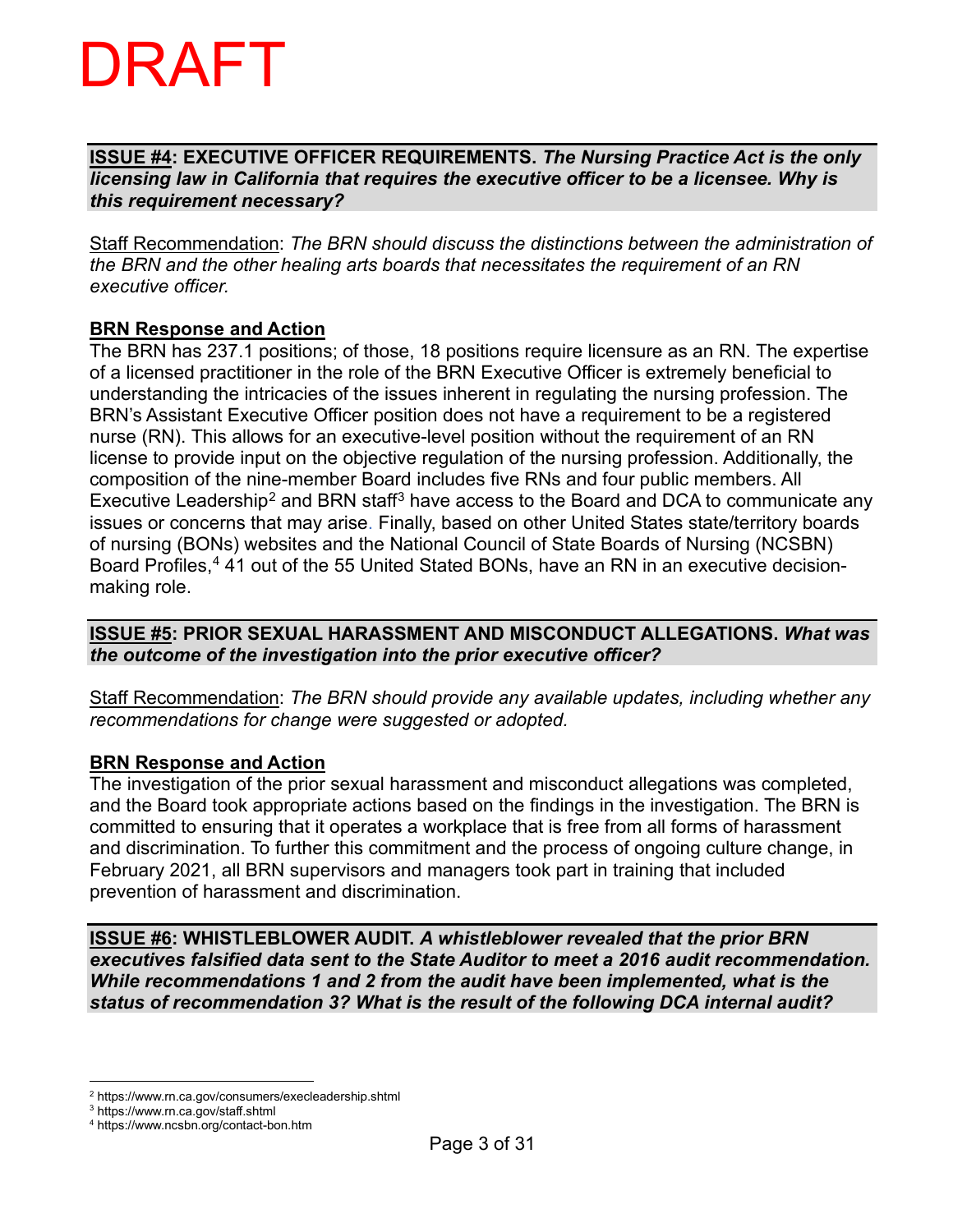Staff Recommendation: *The BRN should update the Committees on its progress in implementing the State Auditor's recommendations and continue to work with the State Auditor on full implementation.*

### **BRN Response and Action**

Recommendation #3 states that, within 90 days, the BRN should work with the audit team to develop a satisfactory approach for fully implementing the 2016 audit recommendation. The BRN provided its response to that recommendation to the California State Auditor (CSA), indicating that the investigators' assignments will not exceed 30 cases. All three recommendations for the CSA Investigative Report 12020-0027 are fully implemented and reflected as such on the CSA website. On DCA's review, implementation of recommendations was confirmed.

**ISSUE #7: NEC RECRUITMENT AND RETENTION.** *The BRN reports that it continues to have difficulty recruiting and retaining NECs due to the non-competitive salary. What changes are necessary to improve recruitment and retention?*

Staff Recommendation: *The BRN should discuss its current efforts to work with the DCA and State Personnel Board, and whether it is exploring additional avenues to address the NEC recruitment and retention issue.*

#### **BRN Response and Action**

The Nursing Education Consultants (NECs) work at a high level and should be compensated at a level commensurate with their nursing expertise and experience. Due to the relatively low NEC/Supervising Nursing Education Consultant (SNEC) salary compared to other RN positions within state service (as discussed in the 2020 BRN Sunset Report, Issue 12.2) the BRN conducts targeted outreach to the California Organization of Associate Degree Nursing (COADN) and the California Association of Colleges of Nursing (CACN), holds NEC job postings open until filled, and when appropriate, requests authorization to hire above the minimum (HAM). If the HAM is approved, the salary of the NEC/SNEC applicant still could be lower than other RN positions within state service.

Additionally, as the Board of Vocational Nursing and Psychiatric Technicians (BVNPT) mentioned in their 2020 Sunset Report response paper:

[T]he current maximum salary for the NEC is approximately \$105,600 before benefits. In 2018, a high-level nursing program director at a community college made approximately \$132,800 before benefits. Directors of Nursing for private nursing programs can earn upwards of \$150,000 before benefits. These tend to be the strongest candidates for NECs, but the BRN and BVNPT can't compete with the salaries offered at the community college level, let alone private industry.

Civil service employees in California state government are subject to the collective bargaining process for negotiating wages, hours, and other terms and conditions of employment. The unions negotiate directly with the state employer, represented by the California Department of Human Resources (CalHR). Although this is up to union labor negotiations with SEIU Unit 21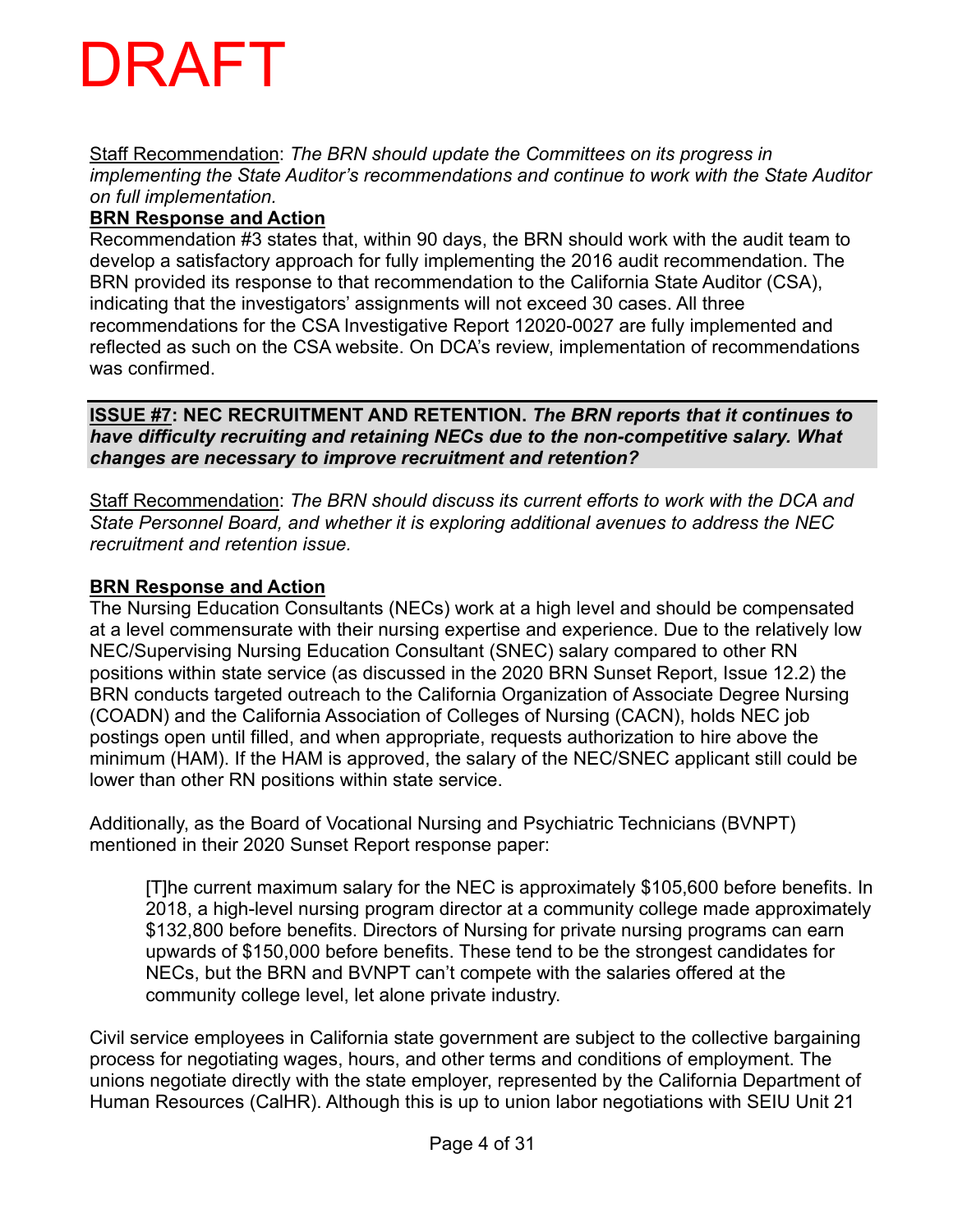

local 1000, the BRN will continue to work collaboratively with DCA to recommend that CalHR increase the NEC and SNEC salaries to be in alignment with other equivalent positions in state service. The last request DCA submitted to CalHR on behalf of the BRN to increase the salary was in 2019. However, the request was not granted, and CalHR maintains that the bargaining process is confidential; therefore, no reason(s) was provided to DCA.

The BRN will continue to advocate for the NEC and SNEC salaries to be competitive as this will assist the BRN with recruitment and retention of qualified NECs/SNECs to perform the duties necessary to carry out the Board's mission.

| <b>Position</b>       | <b>Assignment Areas</b> |                 |                    |                        |                |
|-----------------------|-------------------------|-----------------|--------------------|------------------------|----------------|
| <b>Information</b>    | <b>Northern</b>         | <b>Southern</b> | <b>Enforcement</b> | CE&<br><b>Research</b> | <b>Total</b>   |
| <b>SNEC Positions</b> |                         |                 | N/A                |                        | 3              |
| Filled                |                         |                 | N/A                |                        |                |
| Vacancies             |                         |                 | N/A                |                        | $\overline{2}$ |
| % Vacancy Rate        | 0%                      | 100%            | N/A                | 100%                   | 66%            |
|                       |                         |                 |                    |                        |                |
| <b>NEC Positions</b>  | 4                       |                 | າ                  |                        | 14             |
| Filled                | 3                       |                 |                    |                        | 8              |
| Vacancies             |                         | 3               |                    |                        | 6              |
| % Vacancy Rate        | 25%                     | 42%             | 50%                | 100%                   | 42%            |

**ISSUE #8: CONSUMER SATISFACTION.** *Consumer satisfaction with the BRN is low, particularly in areas related to complaints, endorsements, and consumer contact. What can be done to improve consumer satisfaction, and are there ways to improve the utility of consumer surveys?*

Staff Recommendation: *The BRN should discuss what specific steps, other than the augmentation of staff, it is taking to address the low levels of consumer satisfaction. It should also discuss its survey development process, and what the comprehensive analysis of the surveys has revealed so far.* 

### **BRN Response and Action**

The BRN has taken multiple steps to address the low level of consumer satisfaction. An example of a significant consumer concern was contacting the BRN. To address this concern, on March 16, 2021, the BRN deployed phase one of its new phone system which has modern features such as a call back option, notification of placement in queue, and improved access to other program areas within the BRN. Additionally, the BRN added contact information for executive leadership and management to the website. The BRN also streamlined licensing processes, as further discussed in the responses for Issues #9 and #11 below, which has helped to reduce the need for some individuals to call the BRN.

The initial 2019-2020 consumer satisfaction survey was developed by the prior BRN leadership and uses a Likert 1-5 scale for the functional areas. The BRN analyzed the survey results by combining the quantitative levels of satisfaction with the qualitative comments in each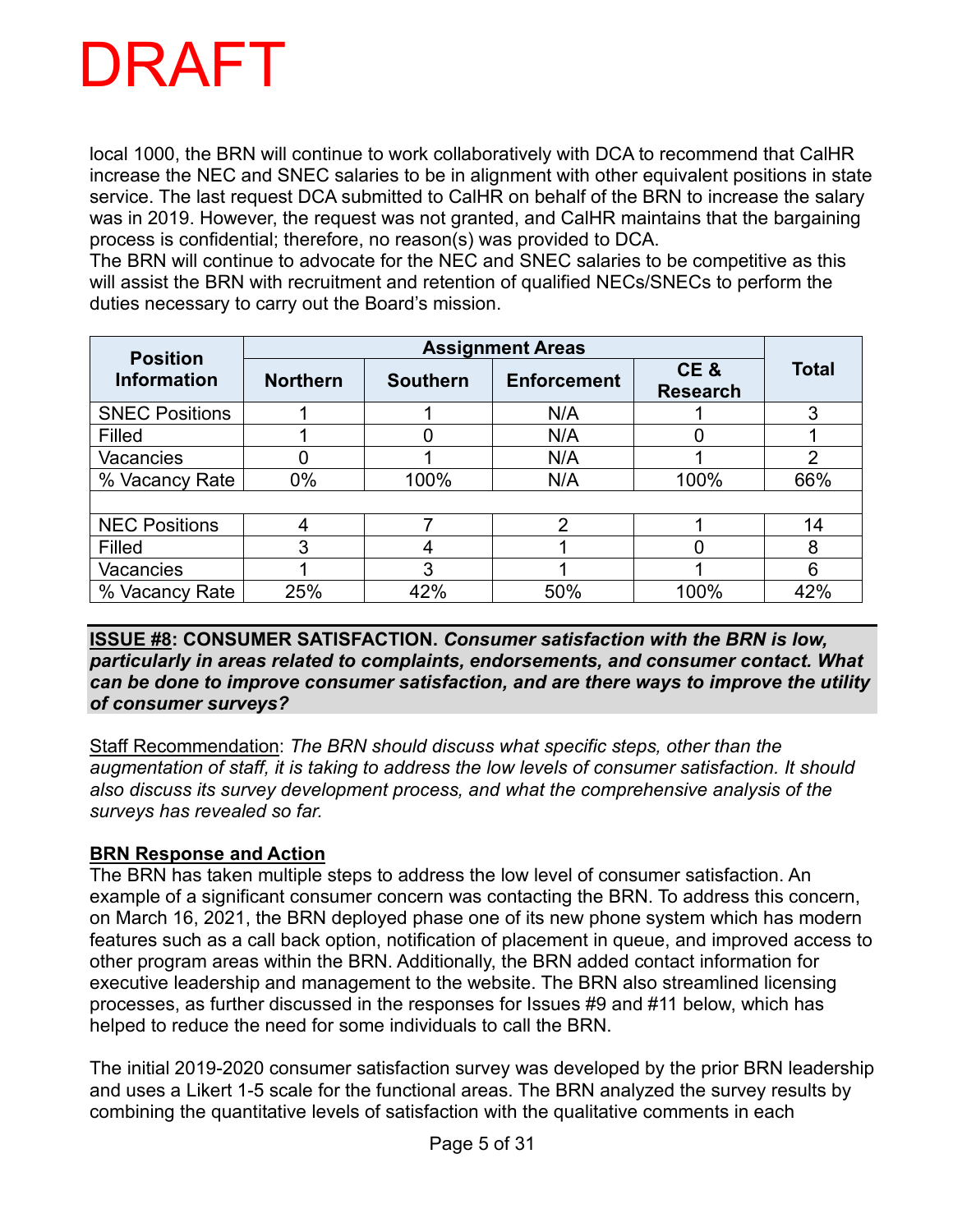functional area and compared changes from year to year. An analysis of this survey identified the following overarching themes of consumer concern: contacting the BRN, licensing processing timeframes, and the utilization of BreEZe. The BRN will continue its efforts to streamline processes to improve consumer satisfaction.

## *LICENSING ISSUES*

**ISSUE #9: LICENSING TIMELINES AND RESPONSIVENESS.** *The Committees have received a steady stream of complaints from applicants about lack of responsiveness and extended processing timelines. What prevents the BRN from responding in a timely manner, and can the target timeframes be shortened?*

Staff Recommendation: *The BRN should discuss its progress on updating its internal licensing processing target timelines and reducing errors in the application process.* 

### **BRN Response and Action**

California Code of Regulations (CCR), title  $16<sup>5</sup>$ , section 1410.1 allows the BRN 90 days to inform an applicant that their application is either complete and accepted for filing or that it is deficient and to explain what is required to complete the application. However, BRN's goal is to process applications as quickly as possible. Therefore, the BRN has been working towards conducting initial evaluations of RN applications by exam within 30 days and endorsement within 60 days, as well as streamlining its business processes to improve the overall application process.

To improve processing timelines and reduce errors, the BRN, in collaboration with DCA, contracted with a consultant for specific IT and BreEZe system enhancements. Additionally, the BRN volunteered to be the first board within DCA to participate in the DCA Enlighten Licensing Project. This project brings together licensing and IT subject matter experts from DCA boards and bureaus to identify ways to streamline BRN's licensing processes, both internally and externally, for greater efficiencies.

Additionally, as discussed in the 2022 BRN Sunset Report, Section 2, based on input from staff recommendations, DCA Enlighten Licensing Project, and stakeholder feedback, the BRN made the following major updates and/or efficiencies:

- On June 7, 2021, through collaboration with DCA, the BRN launched the Application Status and Details webpage on the BRN's website. This new webpage provides applicants and licensees with detailed information and the progression of their initial and renewal applications, including any items that are deficient.
- In July 2021, the BRN removed the requirement for the submission of a passport-like photo from the applicant as a means of establishing identity. The requirement previously resulted in a high number of deficiencies and inquiries to the BRN. A photo is included with the NCLEX results received by the Board and maintained in the applicant's licensure record as a means of establishing identity. Additionally, the BRN removed the

<span id="page-5-0"></span><sup>5</sup> All references to "CCR" are to title 16 of the California Code of Regulations.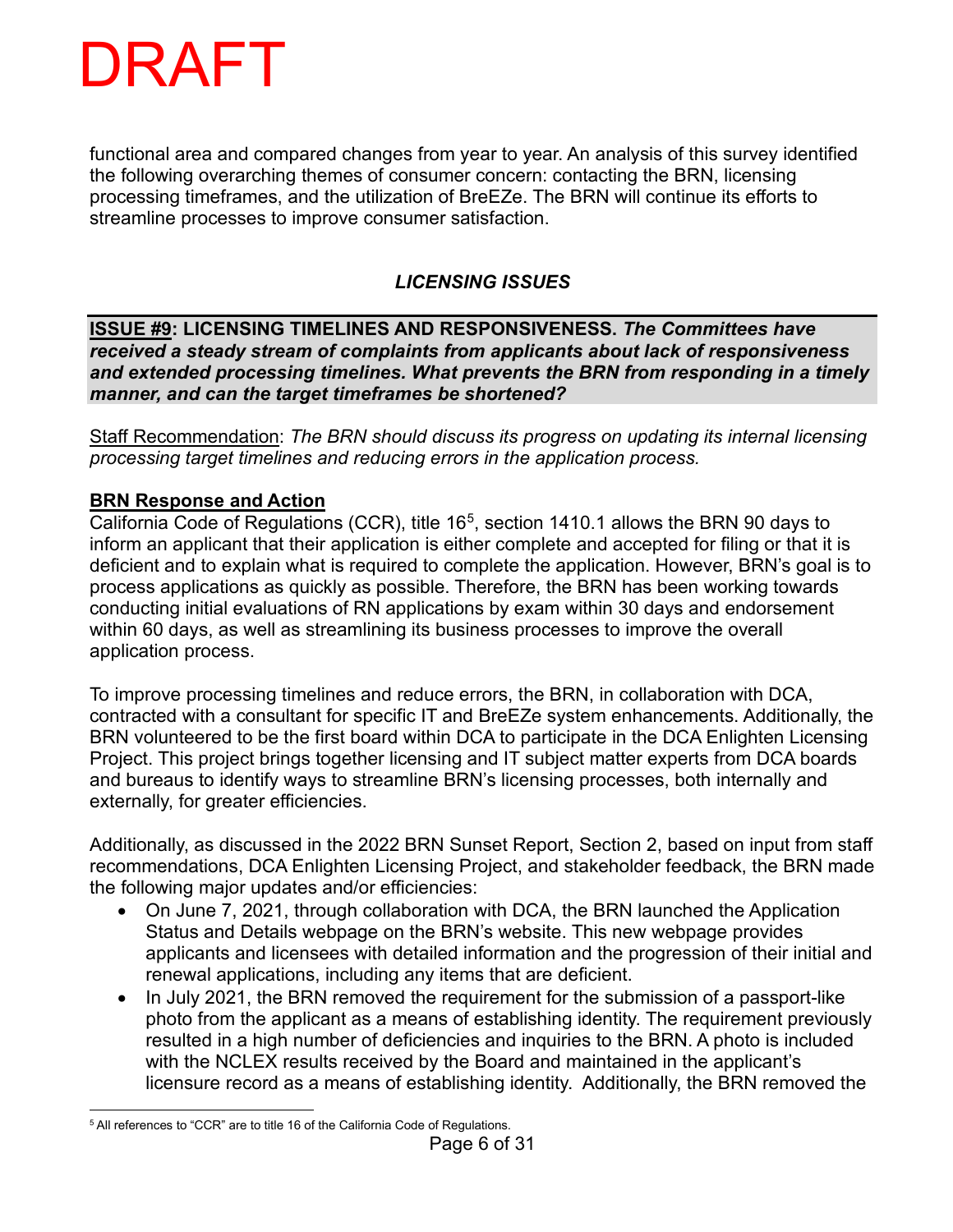requirement for the submission of duplicate transcripts and other documentation for reapply/repeat examination applications, which is expected to allow for reduced processing timeframes.

- In October 2021, in collaboration with DCA and a contracted IT vendor, the BRN implemented a new secure education history portal available to the California Boardapproved prelicensure nursing programs. The new portal will be used by the Boardapproved Director of Nursing (DON) to query a report of all applicants for initial licensure by examination located in BreEZe based on their assigned school code. Once the DON verifies that the applicant completed the educational requirements for licensure through that approved program, the DON will enter the student's completion and/or graduation information and will electronically submit that information to the BRN. Upon submission, the verified data will be uploaded into BreEZe, which will issue exam eligibility to the applicants and transmit that to Pearson Vue, the exam vendor who will issue the Authorization to Test (ATT). This process eliminates the need for submission of individual school transcripts and expedites this process. This allows students to schedule their NCLEX date sooner than in the past. In general, the earlier a graduate takes the NCLEX after completing a nursing program, the higher the likelihood of successfully passing the exam.
- On March 10, 2022, in collaboration with NCSBN, the BRN implemented NURSYS<sup>®</sup> to provide the license verification service for RNs licensed in California as further discussed in the responses for Issue #11 below.
- On March 24, 2022, in collaboration with DCA, the BRN implemented a BreEZe update that associates the faculty approval (teaching credential) to the RN's license which is accessible on the DCA's License Search Page. This change will require that the BRN NEC only approve the faculty one time unless additional leveling or content areas are added.

For the next year, BRN's primary focus for business improvements will include, but not be limited to, the following enhancements:

- Updating the education history portal to make it available to the California Boardapproved advanced practice nursing programs (Nurse Practitioner (NP), Certified Nurse Midwives (CNM) and Public Health Nurse).
- Automation of various functions (e.g., all payments accepted online; linking applications/licenses to share information and documentation; email notifications of licensing activity and deficiency reminders; and applicant/licensee access to required documents/forms).
- An online portal for Facility Approvals which will populate a database for purposes of comparing BRN data with the California Department of Health Care Access and Information's (HCAI) (formerly known as the Office of Statewide Health Planning and Development) list of health care facilities to identify additional facilities that may offer clinical placement slots.

In addition to the IT and business process improvements, staff training was updated, expanded, and is ongoing. This training protocol provides staff with a full understanding of licensing processes and the tools for processing applications appropriately and consistently. As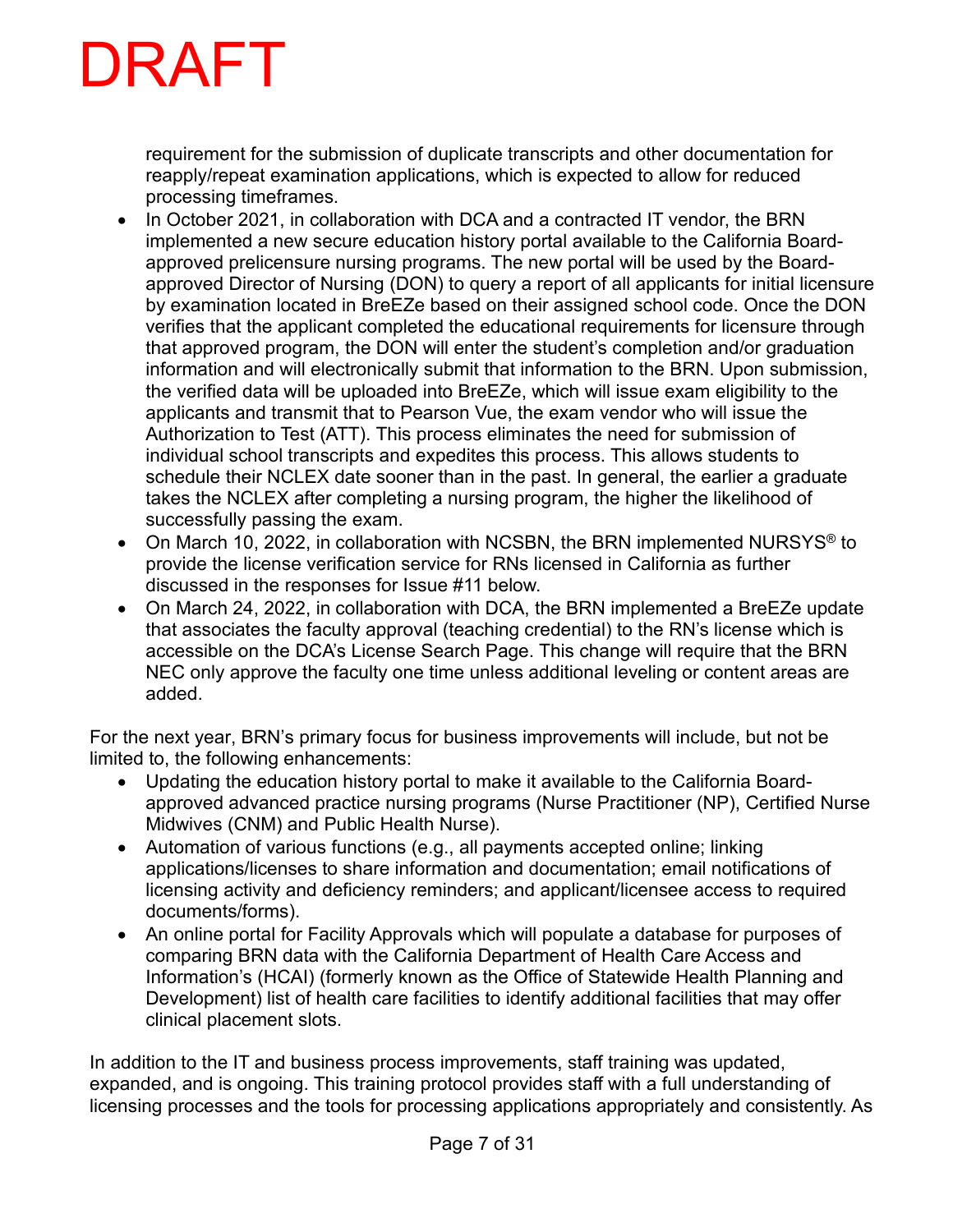an example of the expanded training, in October 2021 and January 2022, staff in the Public Information Unit completed a training program which enables them to complete some licensing processes to assist callers immediately. Furthermore, BRN will continue to solicit input from staff regarding business processes to eliminate unnecessary steps and barriers and improve efficiency.

**ISSUE #10: LICENSE RECIPROCITY.** *The Nursing Practice Act allows licensees from other states to apply for a CA license via endorsement of their existing license, but it can be a lengthy process that involves a rigorous review of education, background, and other requirements. What are the unique CA standards that other state licenses do not meet?*

Staff Recommendation: *The BRN should discuss possible options for improving reciprocity, such as streamlining its endorsement process or other available solutions, and discuss any licensing requirements that reduce the feasibility of reciprocity.* 

### **BRN Response and Action**

According to NCSBN data, nurses are the second largest group of licenses professionals in the United States. California has the highest number of nurses in the United States, having 9.36 percent of the total number of nurses in the United States. (7.61 percent RN and 1.75 percent Licensed Vocational Nurses (LVNs)). California is followed by New York at 7.89 percent (RNs and LVNs combined) and Texas at 7.70 percent (RNs and LVNs combined) of the total number of nurses in the United States. Each state or territory has a Nurse Practice Act (NPA)<sup>[6](#page-7-0)</sup> that identifies how nursing is regulated, sets requirements for licensing, and defines scope of nursing practice within that jurisdiction. The BRN is currently researching requirements for licensing in all states and territories within NCSBN and will share this information with the Legislature.

The Nurse Licensure Compact (NLC) allows a nurse to work temporarily in or commute to other compact states as long as the nurse remains a resident in the issuing state. The NLC allows for existing facility staff to be augmented by nurses on temporary assignment who can work in multiple states. With the NLC, nurses must establish residency and apply for licensure by endorsement in the Primary State of Residence (PSOR). The PSOR (also known as the home state) is the state where a nurse declares a primary residence for legal purposes. Only one state can be identified as the primary state of legal residence for NLC purposes.

The chart below summarizes the NCSBN NLC moving scenario factsheet<sup>[7](#page-7-1)</sup>, which explains that under any scenario, if a nurse is changing their PSOR, they must apply for licensure by endorsement in their new primary state of residency:

<span id="page-7-0"></span><sup>6</sup> https://www.ncsbn.org/Nursing\_Licensure.pdf

<span id="page-7-1"></span><sup>&</sup>lt;sup>7</sup> https://www.ncsbn.org/2018 Moving Scenarios Factsheet.pdf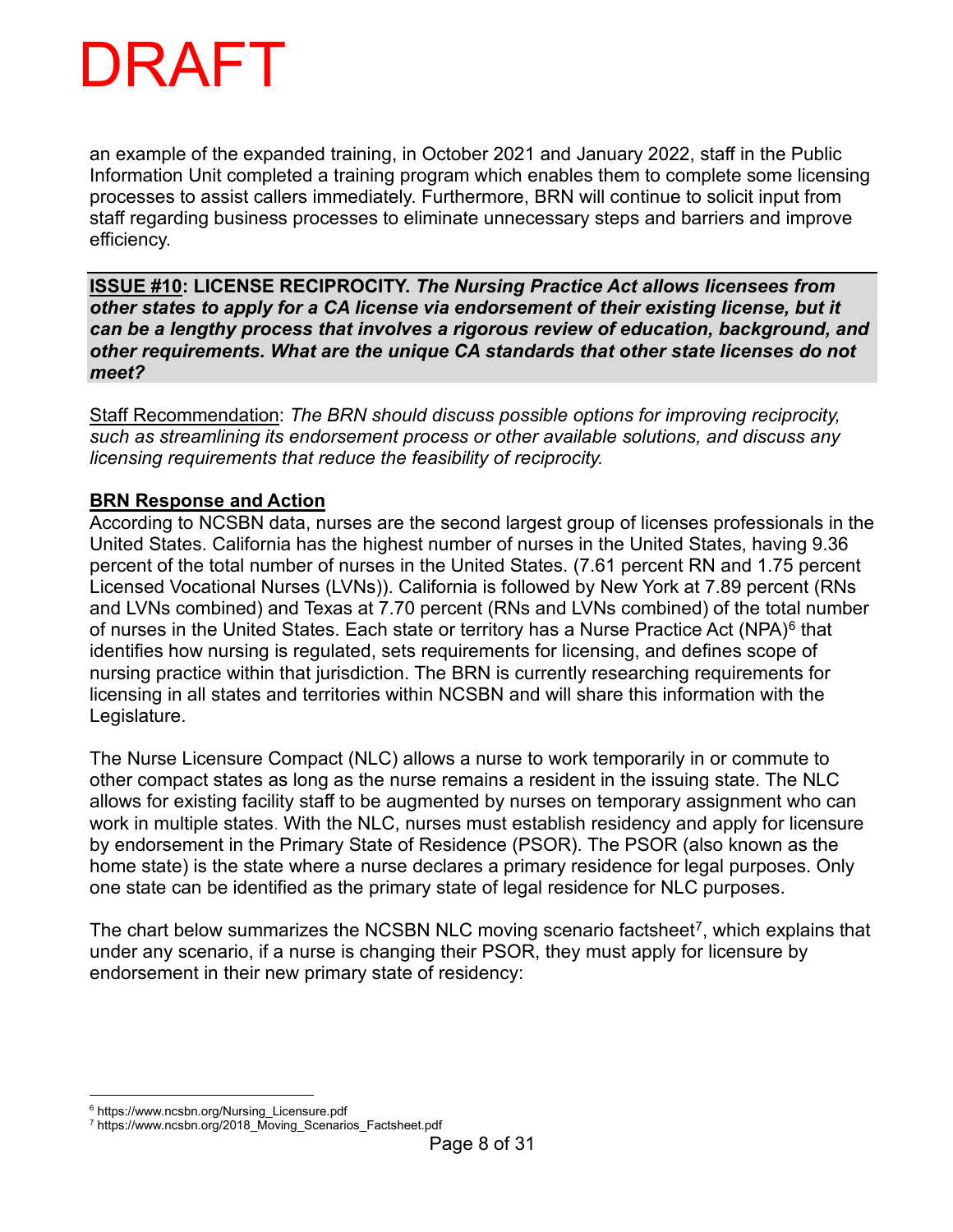| Moving from a<br>noncompact state to<br>an NLC state | The nurse is responsible for applying for licensure by endorsement<br>in the new state of residence. The nurse may apply before or after<br>the move. A multistate license may be issued if residency and<br>eligibility requirements are met. If the nurse holds a single state<br>license issued by the noncompact state, it is not affected.                                                                                                                                                                                                                                                                                                                        |
|------------------------------------------------------|------------------------------------------------------------------------------------------------------------------------------------------------------------------------------------------------------------------------------------------------------------------------------------------------------------------------------------------------------------------------------------------------------------------------------------------------------------------------------------------------------------------------------------------------------------------------------------------------------------------------------------------------------------------------|
| Moving from an NLC<br>state to a noncompact<br>state | The nurse is responsible for applying for licensure by endorsement<br>in the new state of residence. The nurse may apply before or after<br>the move. The multistate license of the former NLC state is changed<br>to a single state license upon changing legal residency to a<br>noncompact state. The nurse is responsible for notifying the board<br>of nursing (BON) of the former NLC state of the new address.                                                                                                                                                                                                                                                  |
| Moving from an NLC<br>state to another NLC<br>state  | When moving (changing primary state of legal residence) to a new<br>NLC state, it is the nurse's responsibility to apply for licensure by<br>endorsement. This should be completed upon moving and the nurse<br>should not delay. There is no grace period. The nurse may not wait<br>until the former license expires to apply in the nurse's new state of<br>legal residency. The nurse may practice on the former home state<br>license only UNTIL the multistate license in the new NLC home<br>state is issued. Proof of residency such as a driver's license may be<br>required. Upon issuance of a new multistate license, the former<br>license is inactivated |

Even with the NLC, the BRN would need to address the licensing by endorsement process for nurses who want to make California their PSOR. Additionally, the BRN would have to address the licensing verification process for nurses who want to establish a new PSOR. To assist with RNs moving from state to state quickly and efficiently, irrespective of NLC, the BRN has started and will continue to improve licensing processes for both the endorsement applications as well as verifications.

The BRN's processing time for initial review of the endorsement application (RN coming to California) is about 60 days. The BRN will issue a license at the time of initial review if there are no application deficiencies, including but not limited to transcripts and fingerprints. To further improve the overall processing times, the BRN updated the endorsement application review process to prioritize applications where the fingerprint response is received.

Fingerprint images can be transmitted two ways: either through Live Scan for applicants in California, or "hard cards" for those applicants outside of California and those who are not able to complete the Live Scan process. Receiving fingerprint results from the hard card process can take 8-12 weeks or longer. For either process, factors including but not limited to poor fingerprint quality and transaction errors can cause delays/rejects from the California Department of Justice, thereby delaying the final determination of the endorsement application for licensure.

Additionally, the BRN is considering revising its licensing process for the review of education of endorsement applicants to align with the Code of Federal Regulations, title 34, section 668.43, subdivision (a)(5)(v), which became effective in July 2020 and states: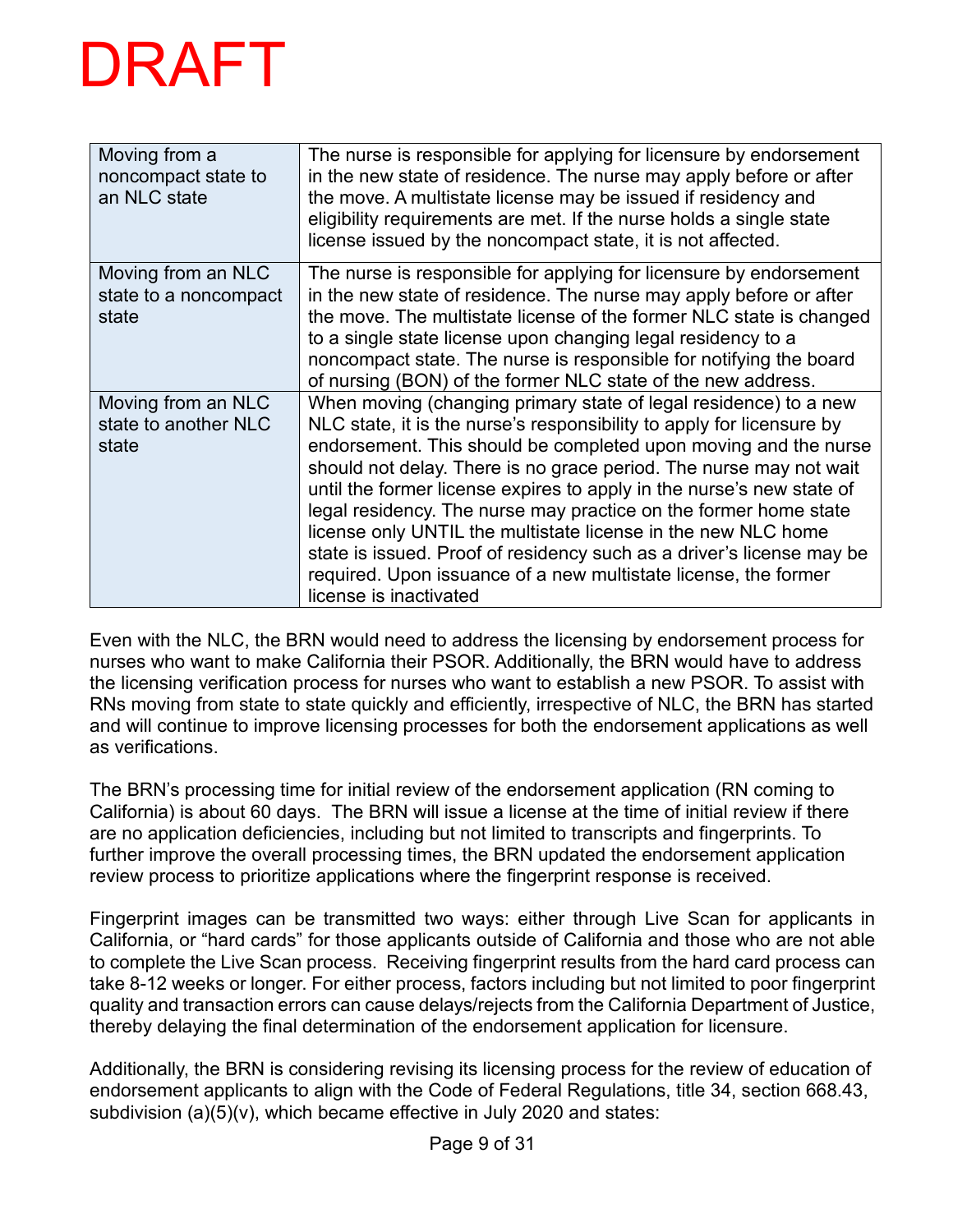Institutional information that the institution must make readily available to enrolled and prospective students under this subpart includes, but is not limited to  $[\P]$ ... The academic program of the institution, including [¶] … If an educational program is designed to meet educational requirements for a specific professional license or certification that is required for employment in an occupation, or is advertised as meeting such requirements, information regarding whether completion of that program would be sufficient to meet licensure requirements in a State for that occupation, including -

(A) A list of all States for which the institution has determined that its curriculum meets the State educational requirements for licensure or certification;

(B) A list of all States for which the institution has determined that its curriculum does not meet the State educational requirements for licensure or certification; and

(C) A list of all States for which the institution has not made a determination that its curriculum meets the State educational requirements for licensure or certification.

Specifically, this federal regulation requires the nursing program to provide a list of all states/jurisdictions where the institution's curriculum meets state educational requirements for professional licensure or certification. The BRN is researching opportunities to automate, in part or in whole, the endorsement application process based on this federal regulation. Additionally, the BRN will continue to monitor NCSBN models and report findings to the Board, as appropriate.

Maintaining an enhanced endorsement process will ensure that RNs coming into California have the same educational preparedness and understand the scope of practice that is specific to California, thereby reducing the opportunities for errors and operating outside of that scope. Furthermore, the NPA requires a minimum of 30 continuing education hours with renewal which helps RNs stay current and aware of medical advances, updated procedures and treatments, and new diagnoses such as COVID-19.

Another public safety issue is enforcement and discipline. When RNs are licensed in California, they fall under the jurisdiction of the BRN, which allows the BRN to receive subsequent arrest and/or conviction information. This ensures that the BRN can take immediate action on that license for public protection without necessarily having to coordinate with other states, which can cause delays.

By improving these processes, the BRN can offer a more efficient endorsement and verification process (further discussed in the response for Issue #11), thereby allowing movement of RNs across state lines and ensuring access to high quality, competent RNs in the California workforce.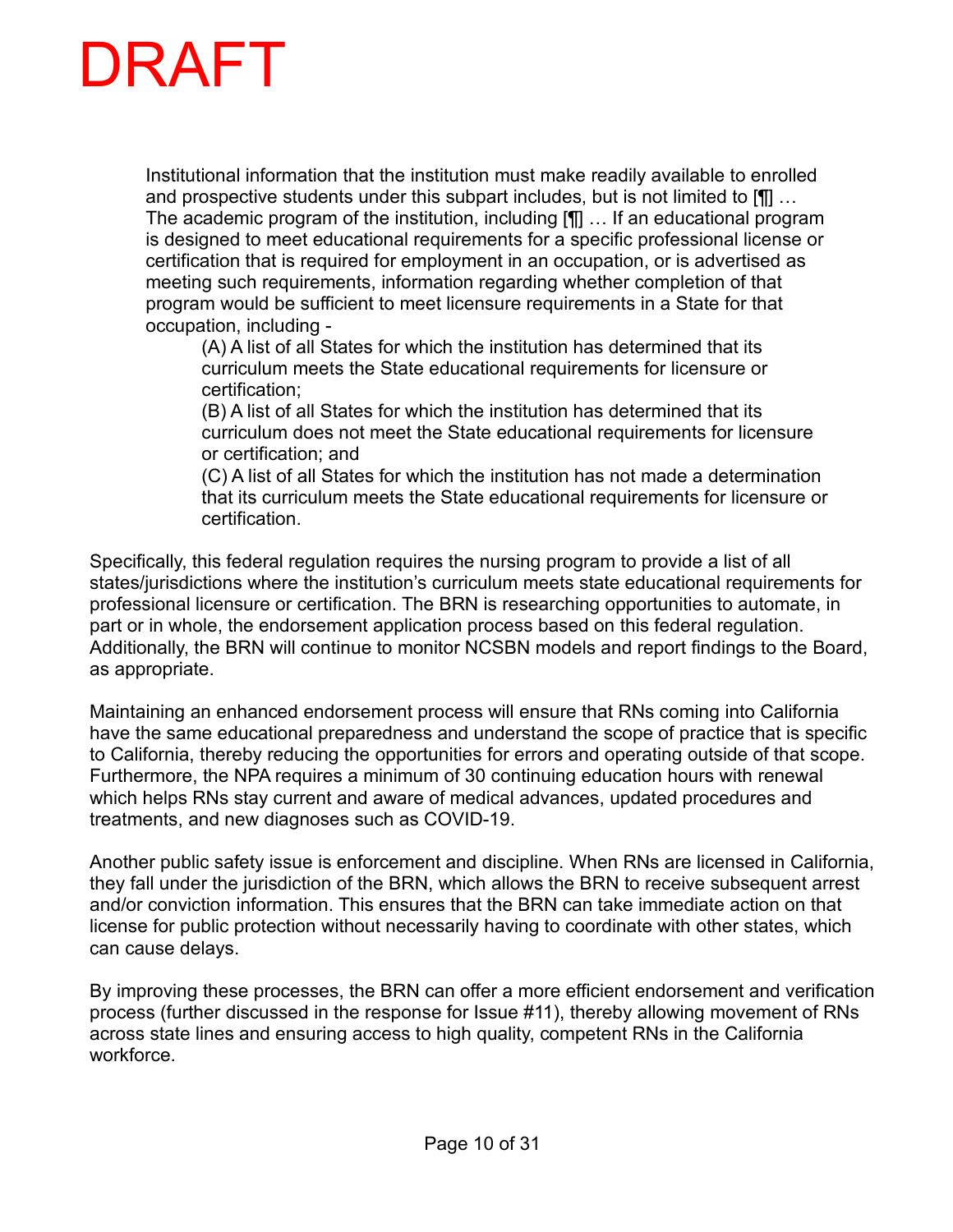#### **ISSUE #11: CA LICENSE PORTABILITY.** *Licensed CA RNs that wish to practice out of state must endorse to other states' nursing boards through the BRN, which can be costly and time-consuming. How can the out-of-state endorsement process be improved?*

Staff Recommendation: *The BRN should update the Committees on its progress in implementing the changes proposed and whether there are further solutions to improve the portability of CA licenses.* 

### **BRN Response and Action**

On March 10, 2022, the BRN implemented the use of Nursys® for license verification requests previously completed by the BRN.<sup>[8](#page-10-0)</sup> Nursys<sup>®</sup> provides online verification for endorsement to a nurse requesting to practice in another state and anyone who wants to verify a nurse license.

The BRN will allow verification requests to be made through a licensee's BreEZe account for out-of-country license verifications and it is anticipated that this option will be renamed in BreEZe by the end of the Fiscal Year (FY).

#### **ISSUE #12: IMPLEMENTATION OF RECENT LEGISLATION IMPACTING ADVANCED PRACTICE NURSES.** *In 2020, the Legislature passed two bills that the Governor signed into law clarifying independent practice authority for advanced practice nurses. Specifically, AB 890 paved the way for NPs to practice independently while SB 1237 established parameters for CNM independence. While BRN is implementing both measures, code cleanup is necessary to fully achieve the intent of both measures.*

Staff Recommendation: *The Committees may wish to amend the Act to ensure that AB 890 and SB 1237 can be properly implemented. The BRN should provide an update on the implementation of these measures.* 

#### **BRN Response and Action**

The establishment of the advisory committees as a result of the new legislation, the Nurse Practitioner Advisory Committee (NPAC) and the Nurse-Midwifery Advisory Committee (NMAC), was completed in early 2021. During 2021, NMAC held three meetings and NPAC held seven, including two interested parties' meetings. Additionally, regulation packages have been initiated in response to Assembly Bill (AB) 890 DCA's Office of Professional Examination Services (OPES) also held workshops with NP subject matter experts this past fall/winter. OPES is currently in the process of finalizing the occupational analysis. Implementation plans for AB 8[9](#page-10-1)0<sup>9</sup> and Senate Bill (SB) 1237<sup>[10](#page-10-2)</sup> can be found on the BRN website.

<span id="page-10-0"></span><sup>8</sup> https://mailchi.mp/ncsbn/california-board-of-registered-nursing-joins-nursys-electronic-license-verification?e=f06db8ea9c

<span id="page-10-1"></span><sup>9</sup> https://www.rn.ca.gov/pdfs/meetings/brd/ab890plan.pdf

<span id="page-10-2"></span><sup>10</sup> https://www.rn.ca.gov/pdfs/meetings/brd/sb1237plan.pdf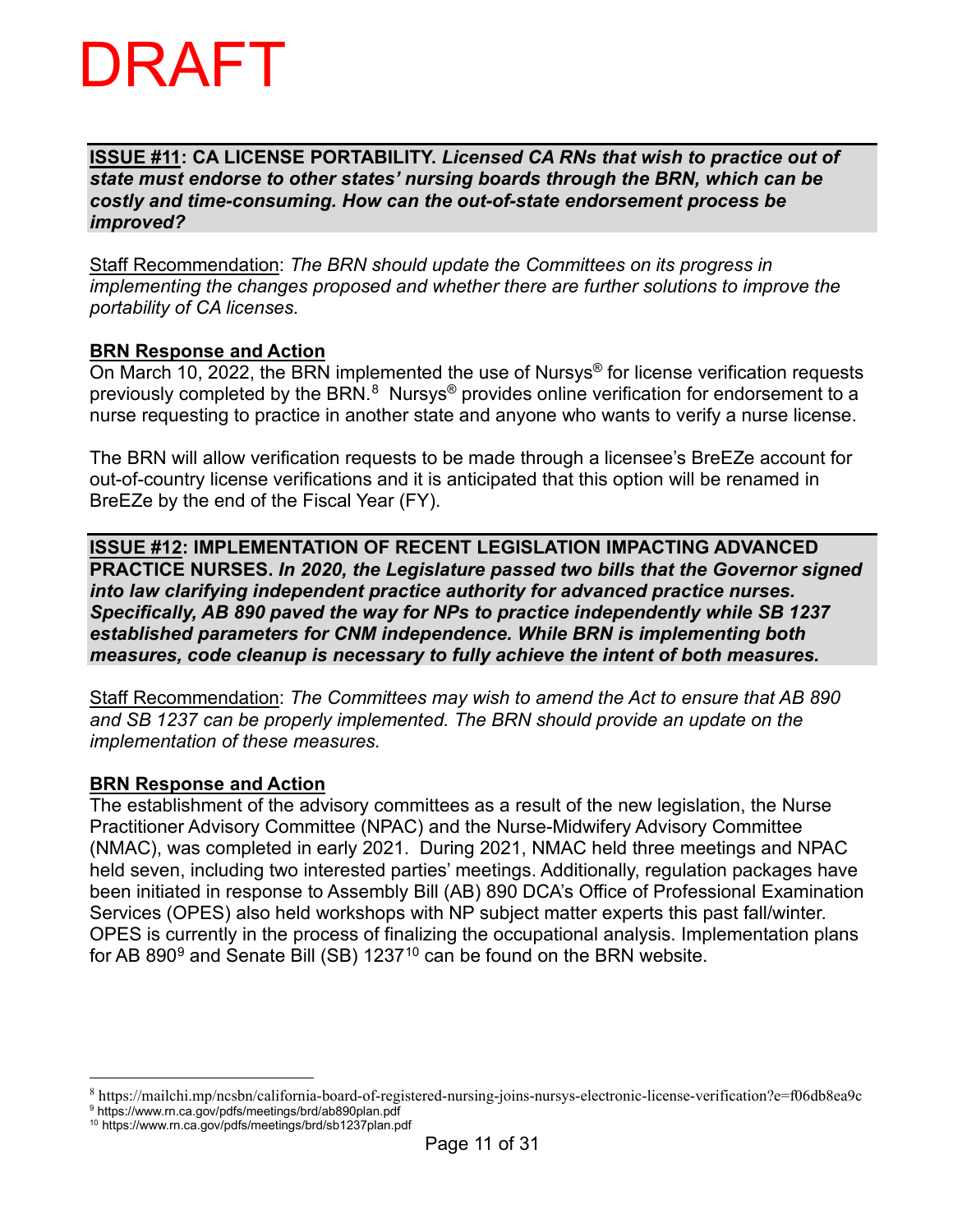#### **ISSUE #13: FURNISHING VS. PRESCRIBING.** *The BRN has requested replacing the term "furnishing" with "prescriptive authority." What is the necessity for this change and is the change appropriate?*

Staff Recommendation: *The BRN should discuss the benefits of making the statutory changes to the terms in light of the existing cross-references and definitions that accomplish the same goal.* 

#### **BRN Response and Action**

Although there is a cross-reference and definitions within the Nursing Practice Act (NPA), these do not yield the clarity needed for patient safety. California is the only state using the term "furnishing" which is often misunderstood. It has been and continues to be a barrier to care in some instances, with some pharmacists or pharmacy drug stores refusing to fill furnishing transmittal orders because they do not say "prescription." Amending the terms "furnishing or ordering drugs or devices" in BPC section 2746.51 for CNMs and section 2836.1 for NPs to "prescribing drugs or devices" will minimize confusion, reduce delays, and will be consistent with language nationwide.

**ISSUE #14: APRN REPRESENTATION.** *Given the new Nurse-Midwifery Advisory Committee (NMAC) and Nurse Practitioner Advisory Committee (NPAC) established pursuant to SB 1237 (Dodd) and AB 890 (Wood), the role of the APRN Advisory Committee (APRNAC) is likely to change. Should the APRNAC be maintained, and if so, in what fashion?* 

Staff Recommendation: *The BRN should provide an update on its plans and goals for the APRNAC going forward.* 

#### **BRN Response and Action**

With the implementation of the NMAC and NPAC, the goals and structure of the Advanced Practice Registered Nursing Advisory Committee (APRNAC) was revised. To ensure equitable representation of all Advanced Practice Registered Nurses (APRNs), in August 2021, the Board voted to maintain the APRNAC with focus on Certified Registered Nurse Anesthetists, Clinical Nurse Specialists, and issues that affect multiple APRN groups.

**ISSUE #15 PHISHING SCAMS.** *RN Licensees are being specifically targeted by scammers. Are there steps that can be taken to help address the issue?*

Staff Recommendation: *The BRN should discuss what steps it has taken to inform licensees and any additional solutions it is considering going forward.* 

### **BRN Response and Action**

When phishing scams are reported, the BRN posts alerts to the BRN website and posts information about the phishing scam on its social media platforms. The BRN will continue this process moving forward and will also send emails to the BRN ListServ alerting licensees and other stakeholders about the phishing scam.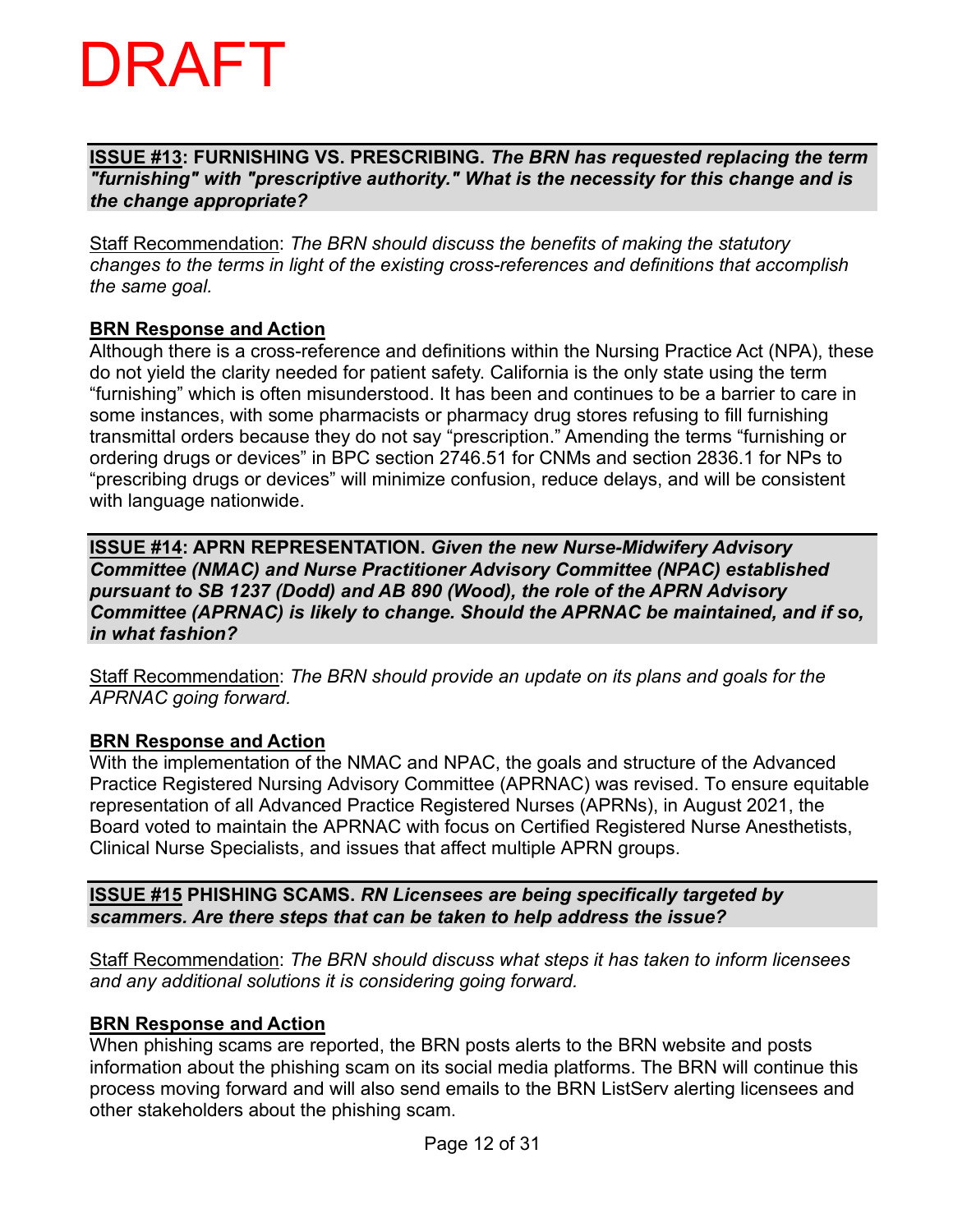**ISSUE #16: INDEPENDENT CONTRACTORS.** *Does the new test for determining employment status, as prescribed in the court decision Dynamex Operations West Inc. v. Superior Court, have any unresolved implications for BRN licensees working as independent contractors?*

Staff Recommendation: *The BRN should inform the committees of any discussions it has had about the Dynamex decision and AB 5, and whether there is potential to impact the current landscape of the profession unless an exemption is provided.*

#### **BRN Response and Action**

AB 5 (Gonzalez, Chapter 296, Statutes of 2019) codified and expanded the use of the "ABC test" that was adopted by the California Supreme Court in *Dynamex Operations West, Inc. v. Superior Court* (2018) 4 Cal.5th 903, to govern private employment relationships between employers, employees, and independent contractors. AB 5 requires the application of the ABC Test to determine if workers in California are employees or independent contractors for purposes of the Labor Code, the Unemployment Insurance Code, and the Industrial Welfare Commission wage orders, and it generally governs the labor, wage, benefit, unemployment insurance, and workers compensation insurance relationships between and among these entities and individuals.

In general, the BRN does not regulate the private business and employment practices of registered nurses and their employers and, as a result, AB 5 would not appear to have a significant impact on the BRN's regulatory oversight of the practice of nursing. Instead, the Employment Development Department and the Department of Industrial Relations are responsible for interpreting and implementing the new law.

Nonetheless, some BRN licensees may not qualify for independent contractor status under AB 5, primarily due to the second requirement of the test that an independent contractor "performs work that is outside the usual course of the hiring entity's business," and a determination such as this could in some cases affect their employment status with their employer.

BRN did not take a position on AB 5, but on August 15, 2019, its Legislative Committee recommended that the Board watch the bill, due to its potential impact on the profession. BRN's APRNAC discussed AB 5 during committee meetings on February 20, 2020, and August 27, 2020. The APRNAC discussed possible issues relating to access to care and healthcare costs associated with any changes in nursing employment relationships, particularly in healthcare facilities in rural and underserved urban communities, which often relied on independent contractor APRNs to meet the needs of their patients. The APRNAC discussed that, in some underserved areas, healthcare facilities might be unable to recruit practitioners on a full-time basis, either due to limited funding, limited patient needs, or a limited supply of licensed professionals residing in those areas. In such communities, nurses may have been able to fill that need by providing services on a part-time basis as an independent contractor, sometimes working in multiple facilities. Such arrangements may not be possible under AB 5.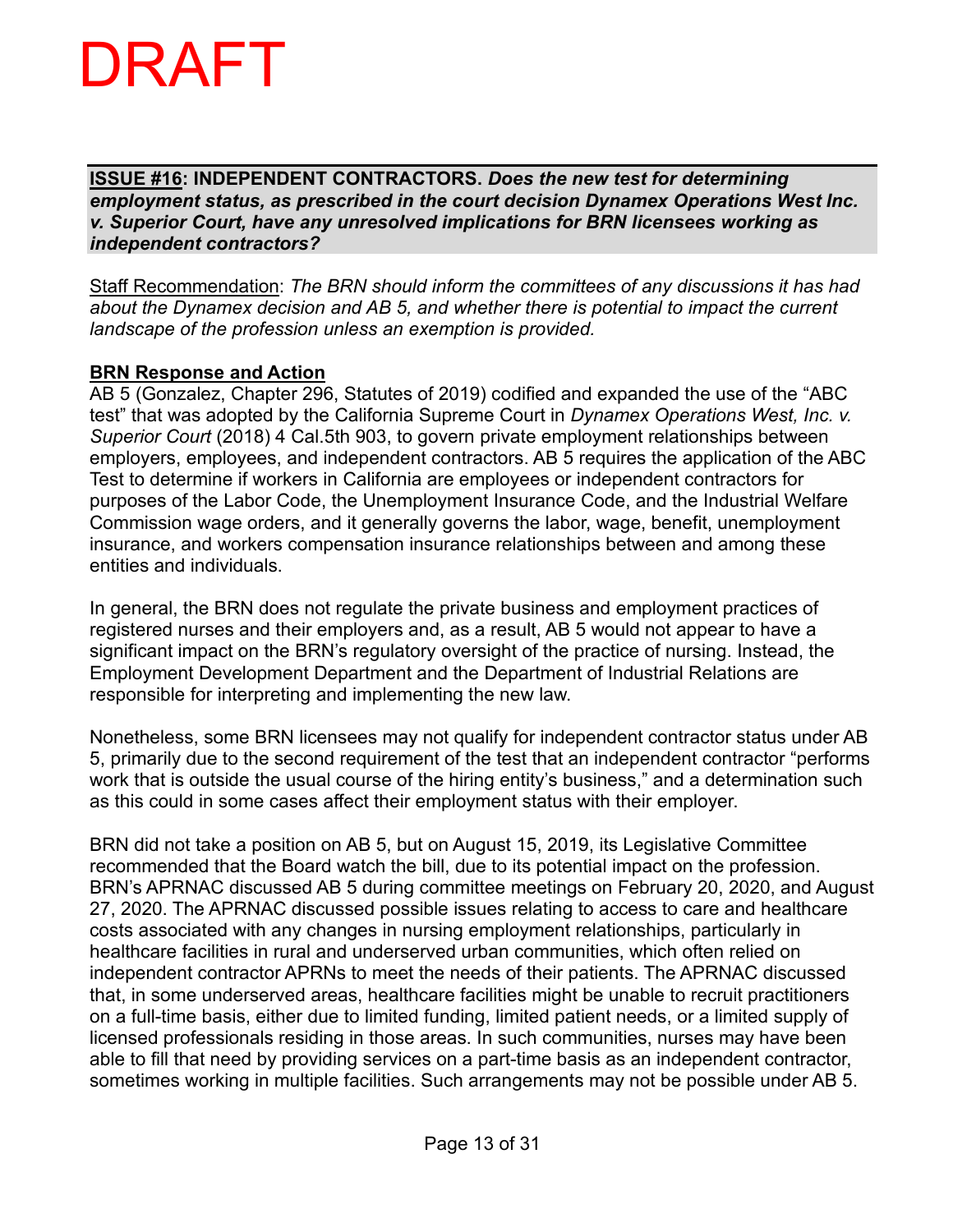

In addition, public commentators have stated that some licensees preferred working as an independent contractor due to the flexibility and the potential for higher earnings, and that under the new rules, some practitioners (and even staffing agencies) have left California to practice elsewhere. BRN also received input from stakeholders and industry associations that advised of negative consequences for its licensees and for consumers' access to care.

**ISSUE #17: FAIR CHANCE LICENSING ACT.** *What is the status of the BRN's implementation of AB 2138 (Chiu/Low) and are any statutory changes needed to enable the Board to better carry out the intent of the Fair Chance Licensing Act?*

Staff Recommendation: *The BRN should provide an update on its implementation of the Fair Chance Licensing Act, as well as relay any recommendations it has for statutory changes.*

#### **BRN Response and Action**

The regulations associated with the Fair Chance Licensing Act were approved and became effective on May 21, 2021.

#### *EDUCATION ISSUES*

**ISSUE #18: RN EDUCATIONAL PROGRAM APPROVAL.** *The BRN is one of a few licensing boards that continues to actively approve educational programs. Should the BRN continue to approve RN educational programs, and if so, are there improvements that should be made?*

Staff Recommendation: *The BRN should continue to work with the Committees on the BRN's role and scope in approving and reviewing RN educational programs.*

#### **BRN Response and Action**

According to NCSBN, the BRN is in alignment with 49 other BONs in the United States that approve the nursing education programs within their state/territory. The BRN agrees with the staff recommendation and is committed to continue working with the Committee as well as with the Bureau for Private Postsecondary Education (BPPE), BVNPT, and other stakeholders to develop efficiencies. Additionally, the BRN created a workgroup of deans and directors to explore opportunities to streamline the current nursing program approval processes and will make any alignments that are supported by evidence and do not affect public protection (further discussed in the response for Issue #23).

#### **ISSUE #19: NURSE EDUCATOR MEMBER.** *The BRN is required to have a member who is "an educator or administrator in an approved program." Should the educator member qualifications be more specific?*

Staff Recommendation: *The BRN should discuss the role and expectations of the RN educator member and whether additional qualifications would be beneficial to the BRN's education functions.*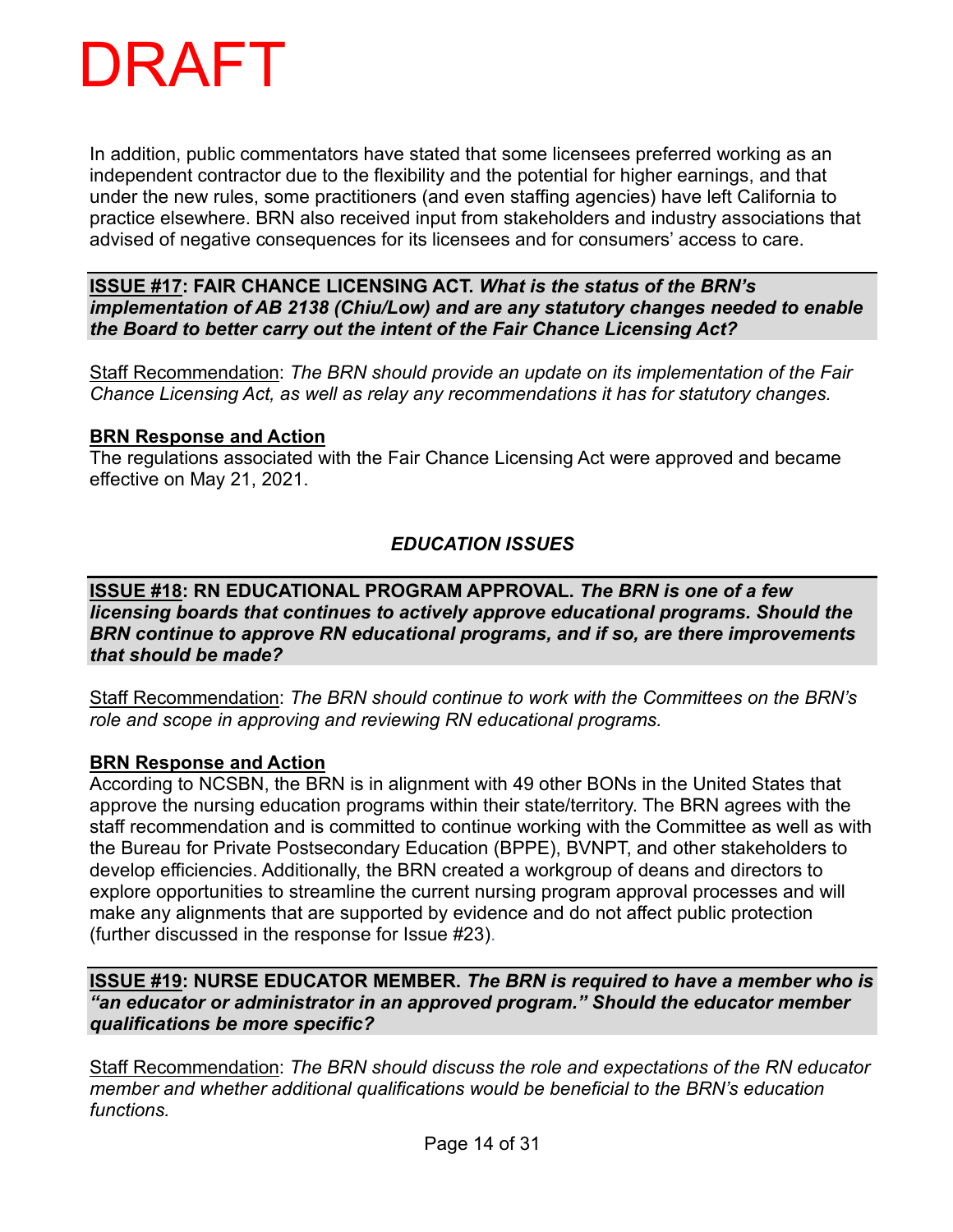### **BRN Response and Action**

Per statute, the Board's composition includes four public members and five RN members. (BPC, § 2702.) The RN members consist of two direct patient care nurses, an advanced practice nurse, a nursing service administrator, and a nurse educator or administrator in an approved nursing educational program. The BRN appreciates the special insight that a nursing school educator or administrator provides to the Board, but BRN has not participated in discussions regarding any special qualifications for this member and whether additional qualifications would be beneficial; however, it would participate in such discussions. Any broadening or narrowing of the eligibility criteria for this member would require legislative amendments to BPC section 2702, subdivision (e).

**ISSUE #20: EDUCATION COMMITTEE COMPOSITION.** *The BRN has established an Education/Licensing Committee to approve and review schools, among other functions. Should there be more representation of program directors and interested stakeholders?*

Staff Recommendation: *The BRN should discuss options for improving the ELC's stakeholder representation and input.*

### **BRN Response and Action**

All committees of the Board, including but not limited to the Education/Licensing Committee (ELC), are comprised of Board members only. For non-consent agenda items, the nursing programs are required to have program representation available to present and provide any clarification at the committee meetings. For consent agenda items, the NEC will have directly communicated with the nursing program, agreed with the recommendation to approve the nursing program's request, and presents the recommendation to the committee. Nothing precludes the nursing program to be present for a consent agenda item. Additionally, during committee meetings, the public and other stakeholders are afforded the opportunity to provide comments on items on the agenda, items not on the agenda, and items for future meetings. To further improve stakeholder representation and input, the BRN will explore the steps necessary to incorporate written comments into the meeting record.

**ISSUE #21: JLAC AUDIT RECOMMENDATIONS.** *The State Auditor found that the BRN fails to use sufficient info when considering enrollment decisions and that its work overlaps with the work of accreditors. What is the status of the recommendations, and are additional statutory changes necessary?* 

Staff Recommendation: *The BRN should provide an update on the implementation of the State Auditor's recommendations, continue to work with the State Auditor on full implementation, and work with the Committees on the State Auditor's Legislative Recommendations.* 

### **BRN Response and Action**

With the implementation of recommendation #1 in July 2021, the BRN has fully implemented five out of the nine audit recommendations, and it will continue to work with the State Auditor to implement the remaining four recommendations.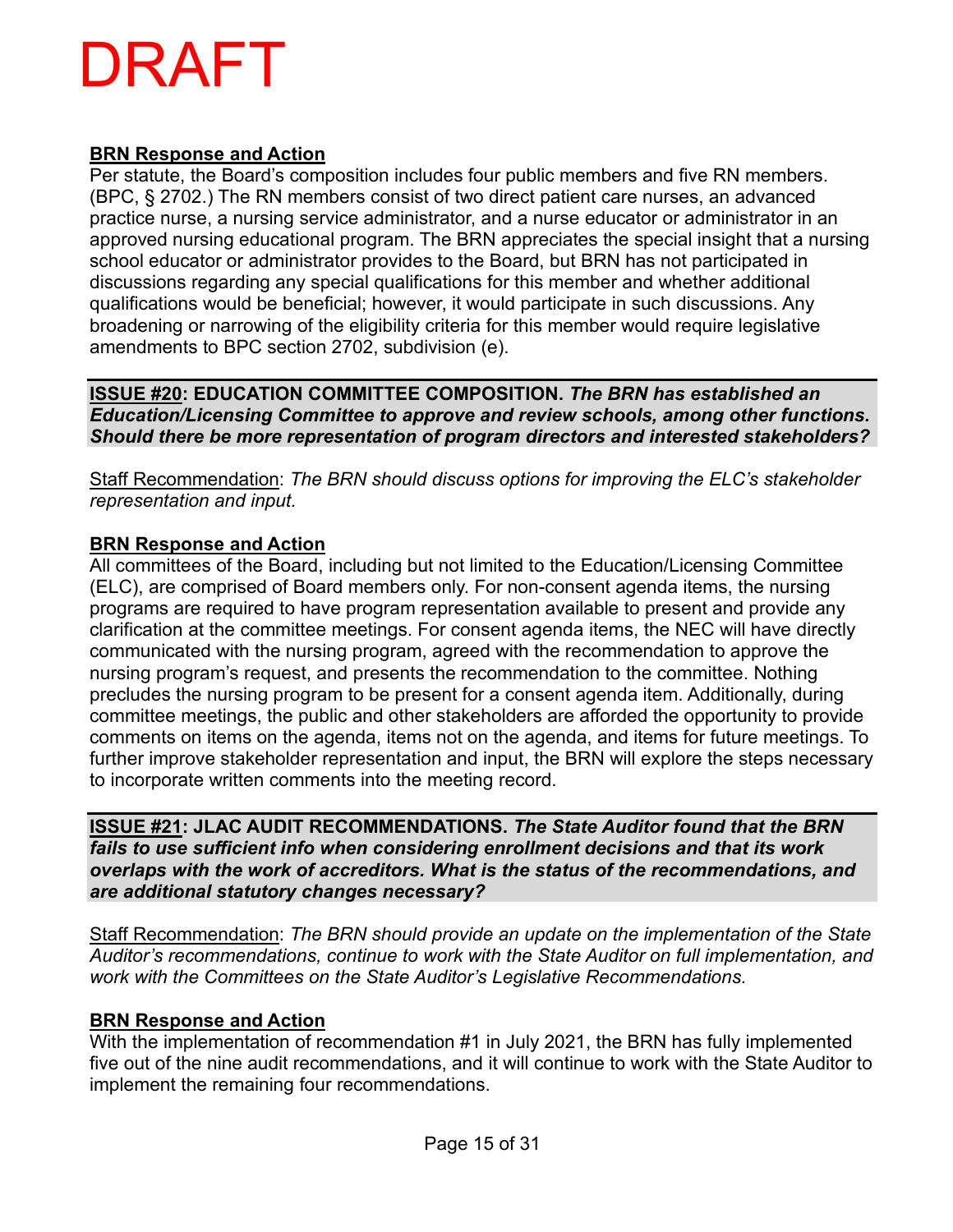The remaining four recommendations all relate to clinical capacity information and are interrelated. To address the pending four recommendations, the BRN in partnership with DCA, developed and implemented a technological tool that allows BRN to compile and aggregate clinical facility and school specific information obtained from the updated clinical facility approval forms. This tool allows for the receipt of faculty data from the California Department of Public Health (CDPH) and HCAi. The development and testing of this tool is complete and entry and validation of clinical facility data is in progress. Upon completion of the data entry and verification that the data is accurate and current, it will be posted on the BRN public facing website and will ensure that the Board members have access to accurate and current data. Additionally, a regulation package is being presented to the Board on March 24, 2022, seeking Board approval for regulatory language after receiving public comment. This regulation package proposes to amend CCR sections 1427 and 1432 to require nursing programs to report any changes they make to their use of clinical facilities within 90 days of making the change and report annually if the program has made no changes. The BRN anticipates full implementation in 2023.

#### **ISSUE #22: REGULATION VS. WORKFORCE MANAGEMENT.** *The BRN is a regulatory and enforcement agency. Is the BRN the proper entity for workforce management?*

Staff Recommendation: *The BRN should discuss its current workforce efforts, including upcoming plans for NEWAC and options for coordinating with other workforce agencies and stakeholders.* 

### **BRN Response and Action**

The BRN will continue to collaborate with workforce agencies including, but not limited to, California Labor and Workforce Development Agency, California Health and Human Services, CDPH, HCAi, California Hospital Association, and Health Workforce Initiative.

The BRN is working on coordinating meetings in 2022. The current structure of the Nursing Education and Workforce Advisory Committee (NEWAC) has been updated and the BRN is in the process of filling vacancies, onboarding committee members, and scheduling the next meeting to occur in the first half of this year.

**ISSUE #23: DUPLICATION OF PROGRAM REVIEW.** *Per the JLAC audit, there are duplicated services. Which duplicated services can be reduced?*

Staff Recommendation: *The BRN should identify and discuss any potential duplication of services.* 

### **BRN Response and Action**

After the release of the CSA Audit 2019-120, to address CSA's second recommendation to the Legislature, the BRN created a workgroup of deans and directors to explore opportunities to streamline current nursing program approval processes, including but not limited to efforts to align, in part, the BRN approval and the accreditation processes. The BRN facilitated bi-weekly meetings with this workgroup and when duplication of services was identified, BRN staff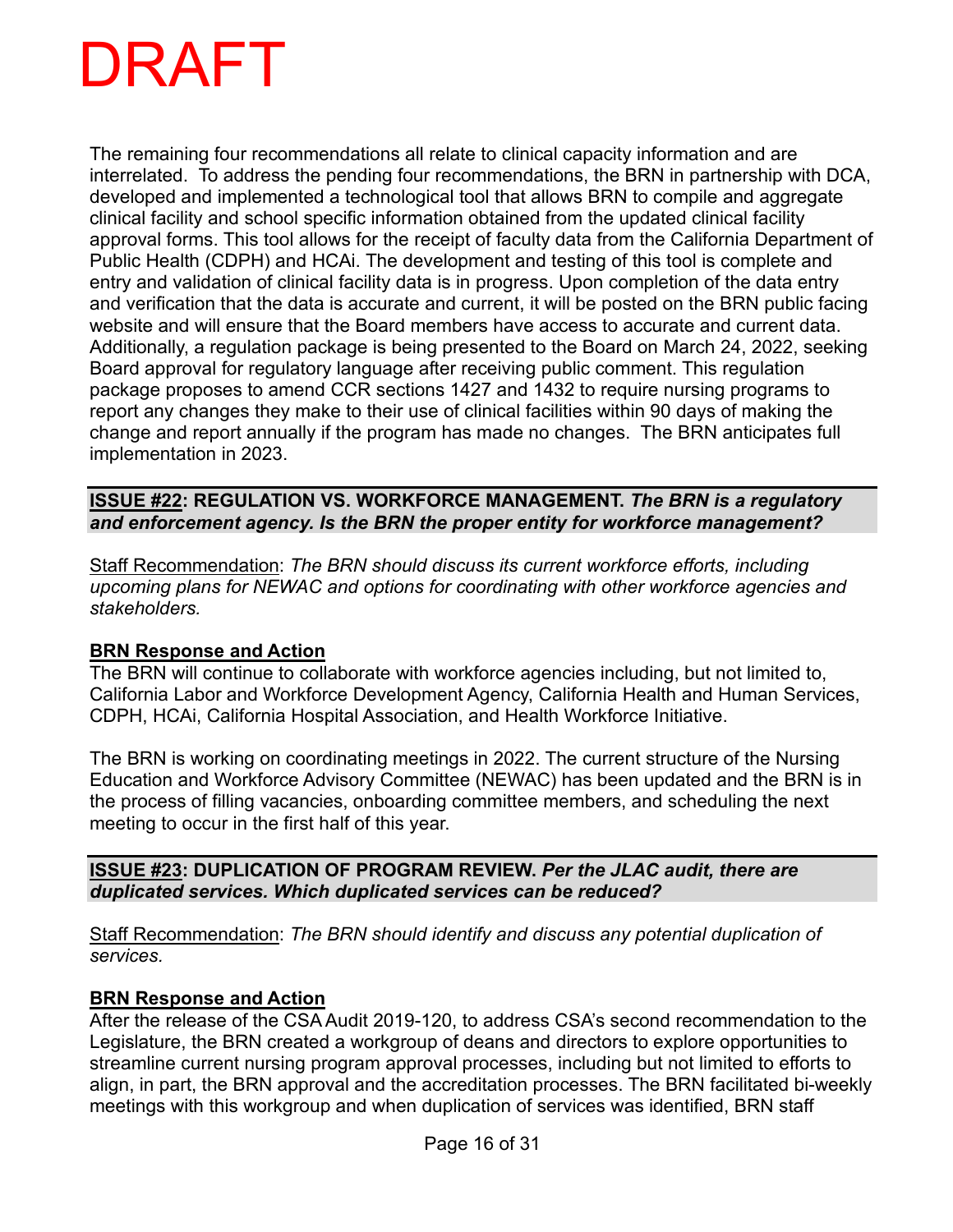adjusted internal processes, as appropriate. For example, in the fall of 2021, the BRN completed the first Continuing Approval Visit (CAV) in partnership with the accreditation agency visit. This joint effort identified similarities but confirmed the vast differences between an accreditor's process utilizing an evaluation approach and the role of a regulator who serves as a consultant. For those nursing programs that are accredited, the BRN has aligned all future CAVs with accreditation visits and will leverage the accreditor's review to reduce duplication and increase efficiency where possible. Another example is faculty approvals as further discussed in the response for Issue #24.

NCSBN shares on its website<sup>[11](#page-16-0)</sup> that program approval is an integral part of the state licensure process because it assures standards are met, whereas national nursing accreditation assesses the quality of nursing programs from a national perspective. In December 2019, NCSBN sought to verify the current accreditation status of nursing programs<sup>[12](#page-16-1)</sup> and when comparing the 2012 accreditation rates to the current rates, there is a decrease in accreditation rates from 96 percent to 89.1 percent for BSN or higher and a slight increase from 52 percent to 53.2 percent for ADN programs.

Additionally, the following information is provided from NCSBN:

In the United States, prelicensure nursing education programs are required to be approved by the BON in the state where the program is officially located. This approval process begins with an initial application and extensive proposal to the BON, which performs an extensive evaluation ensuring the program has the proper facilities, resources, administration and faculty, curriculum, clinical agreements, policies, and procedures, among many other requirements set forth in state regulations. Once the program is approved, the BON continually monitors the program. To obtain BON nursing education program approval, nursing programs must meet the nursing education standards established by their BON. Only students graduating from officially recognized and approved programs are permitted to take the NCLEX, the official nursing licensure exam in the US and Canada. (Spector & Woods, 2013).

For our national Delphi study, data were provided on consensus from experts in nursing education, regulation, and practice on nursing education quality indicators, warning signs when programs are beginning to fall below standards, and performance outcome measures of nursing education programs. Consensus among the experts was reached after 2 rounds of discussion. This Delphi study identified 18 quality indicators (characteristics of nursing programs that graduate safe and competent students), 11 warning signs when nursing programs begin to fall below standards, and eight program performance outcomes that nursing regulatory bodies could measure. The quality indicators fall into the categories of (a) school leadership and faculty support; (b) consistent and competent faculty; (c) quality, hands-on clinical experiences with meaningful collaboration with clinical partners; and (d) an evidence-based curriculum emphasizing quality and safety and critical thinking/clinical reasoning. Although the warning signs are similar to the quality indicators (only the opposite), there are

<sup>11</sup> https://www.ncsbn.org/education.htm

<span id="page-16-1"></span><span id="page-16-0"></span><sup>&</sup>lt;sup>12</sup> https://www.ncsbn.org/Percentages\_Accredited\_Programs\_L2L.pdf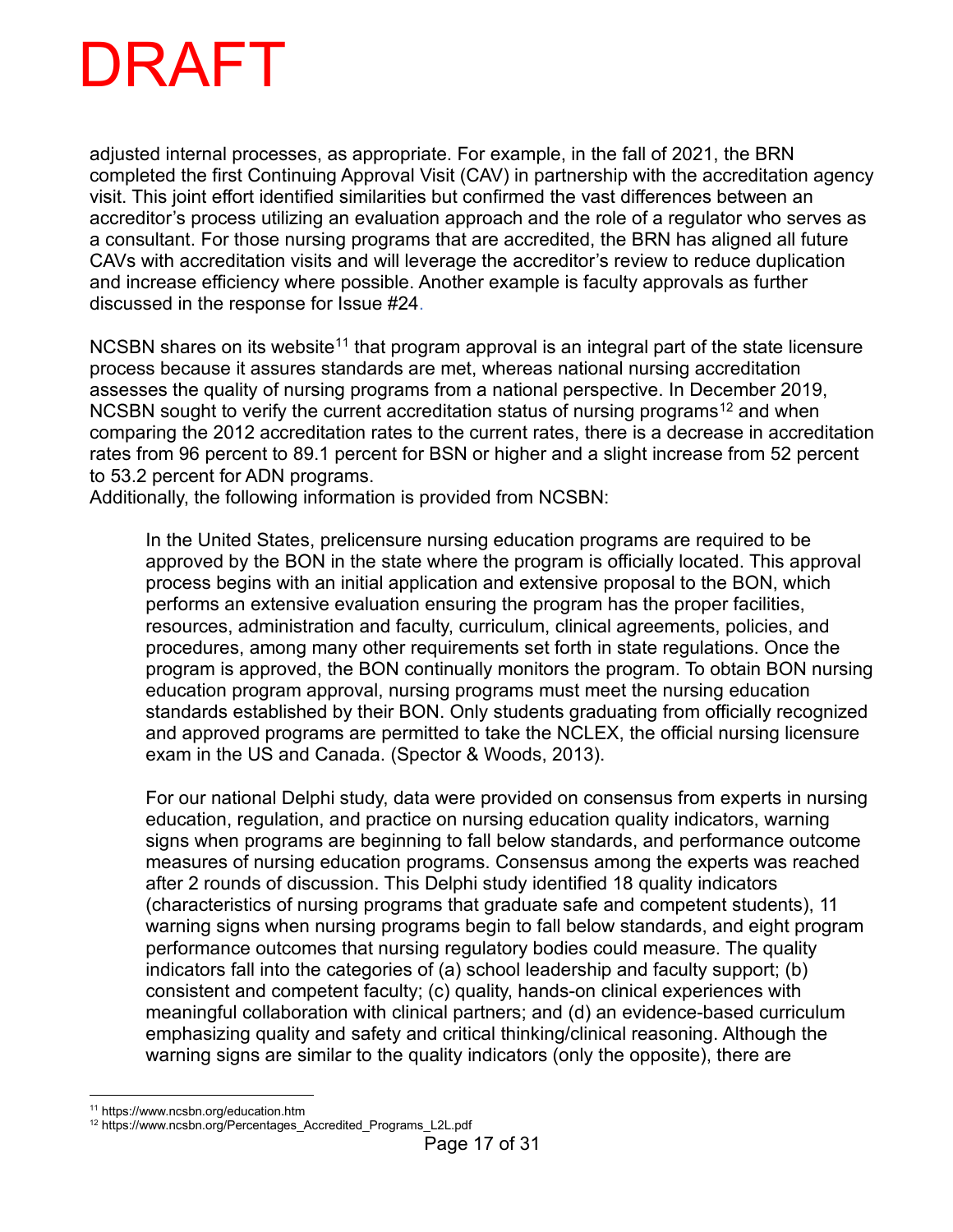

additional ones that are of interest, including over-reliance on simulation to replace clinical experiences and refusal of clinical facilities to host clinical experiences. There were few surprises with the outcomes that were identified (NCLEX pass rates, graduation rates, employment rates, etc.) $13$ 

#### **ISSUE #24: FACULTY APPROVAL.** *The BRN has very specific requirements for faculty. Are these requirements necessary?*

Staff Recommendation: *The BRN should discuss its faculty approval process in relation to the BPPE and accreditors, including any evidence supporting the experiential and minimum faculty requirements.* 

#### **BRN Response and Action**

In California, teaching credentials, which include administrative credentials for school administrators, are required and governed by the California Commission on Teacher Credentialing. A preliminary teaching credential can be granted upon possession of a baccalaureate degree and successful completion of an examination or assessment for each subject taught and is valid for three years. The professional teaching credential is granted after successful passage of a state examination or assessment. Each of these credentials, certificates, or permits are valid for more than five years from the date of issuance. Additionally, all new teachers complete a program that supports their transition to education and provides for initial review and periodic evaluation called "induction."

Likewise, all nursing faculty must meet the minimum qualifications as delineated in CCR sections 1420, subdivision (d), 1424, subdivision (h), and 1425 for Board approval prior to teaching. The nursing program is required to notify the Board of each new faculty appointment prior to employment and of any change of teaching classification or the addition of content areas. BRN approval of nursing faculty ensures that the nurse has recent experience within five years and is supported through a stepped process that allows them to transition from an Assistant Instructor (similar to the preliminary teaching credential) to an instructor (similar to a professional teaching credential). Additionally, these qualifications are consistent with NCSBN guidelines<sup>[14](#page-17-1)</sup> which ensure nursing faculty members are clinically competent in the areas which they are teaching.

The BRN faculty approval process allows for various entries into nursing academia. RNs with associate degrees can become approved by the BRN as clinical teaching assistants (CTAs) after completing one year of continuous full-time or equivalent nursing experience in the previous five years; the CTA can assist with instruction and student interaction in the clinical teaching experience, including both direct patient care and simulation. RNs with baccalaureate degrees can receive approval as an assistant instructor (AI) that can oversee a clinical group under the direction of the lead faculty member, can assist in the laboratory setting, and guest lecture. RNs with master's degrees are typically approved at the level of an AI to allow for one year of on-the-

<span id="page-17-0"></span><sup>13</sup>https://www.ncsbn.org/Spector\_NCSBN\_Regulatory\_Guidelines\_and\_Evidence\_Based\_Quality\_Indicators\_for\_Nursing\_education\_program s.pdf

<span id="page-17-1"></span><sup>14</sup>https://www.ncsbn.org/Spector\_NCSBN\_Regulatory\_Guidelines\_and\_Evidence\_Based\_Quality\_Indicators\_for\_Nursing\_education\_program s.pdf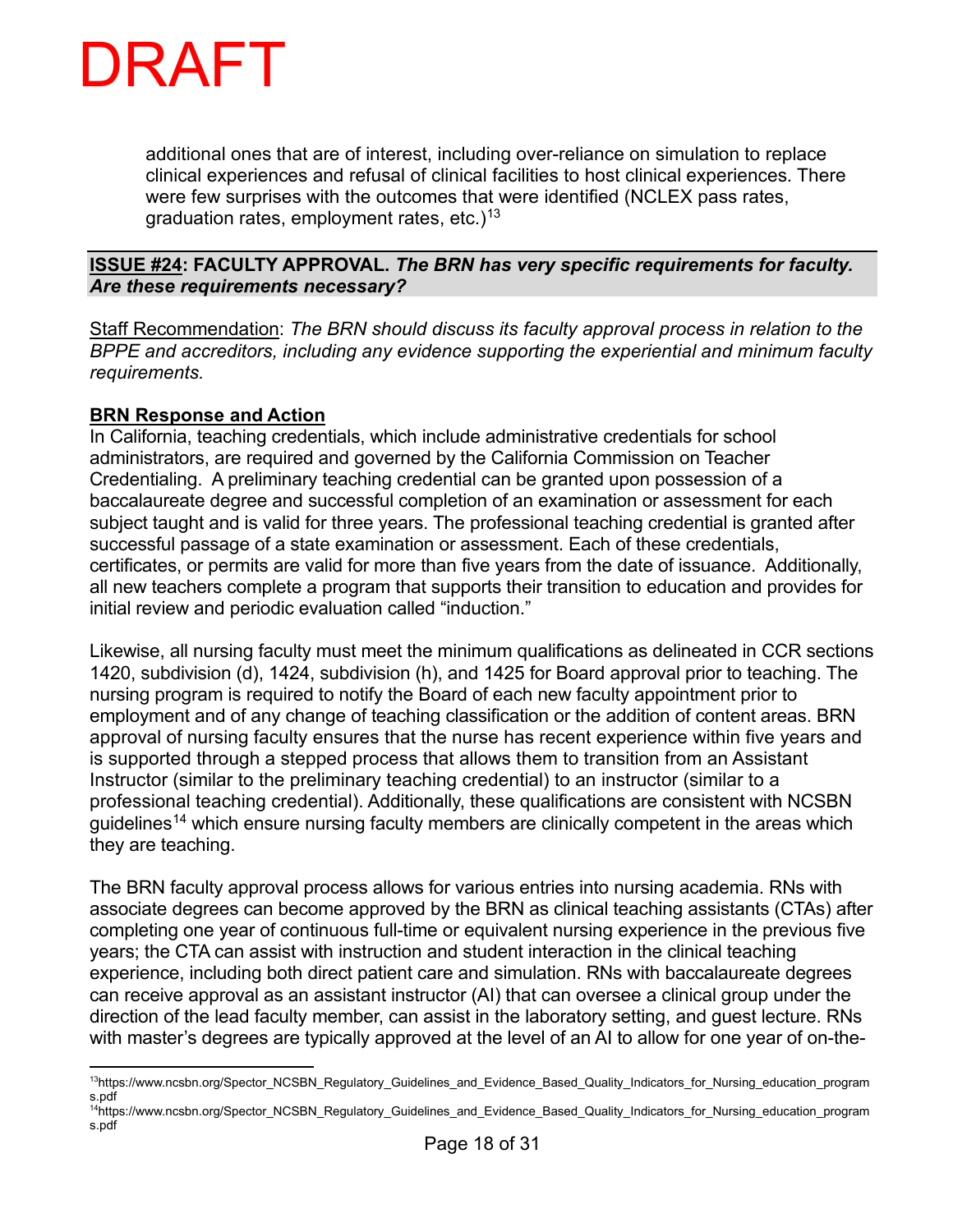job training and a thorough orientation and mentorship before consideration of approval at the level of an instructor, provided they have one year of teaching experience. These various levels allow nursing programs to hire RNs who are still in the process of obtaining a graduate or terminal degree which helps to alleviate the nursing faculty shortage. Accredited nursing programs can only hire faculty who are master's or doctorate prepared, which limits their applicant pool.

The accreditation process, through the Commission on Collegiate Nursing Education (CCNE) and Accreditation Commission for Education in Nursing (ACEN), requires that faculty members are academically prepared and experientially prepared but does not specify nursing faculty qualifications. Additionally, the accreditation process approves nursing faculty without ensuring subject area competency. Accredited programs submit an annual report that shows faculty numbers and credentials, and nursing faculty are reviewed during the eight to ten-year accreditation visits. These reports and accreditation visits often occur after the nursing faculty have instructed students in both theory and clinical and have had interactions with patients; such interaction is a concern if the nursing faculty are later determined to be unqualified. As mentioned in response to Issue #23 above, the BRN is exploring opportunities to align, when appropriate, nursing program approval with accreditation processes including, but not limited to, faculty approvals.

The BRN is responsible for ensuring that academic institutions and nursing education programs are in compliance with regulatory standards specific to nursing education. The Bureau for Private Postsecondary Education (BPPE) is responsible for ensuring that the academic institution presenting the nursing program meets regulatory standards for institutions of post-secondary education. The BPPE is required by California Education Code (EDC) section 94899 to ensure that when an institution offers an educational program in a profession that requires licensure in the state, the institution shall have educational program approval from the appropriate state licensing agency to conduct the educational program. This ensures that a student who completes the educational program is eligible to take the required licensure examination. The BRN is required, under BPC section 2786.2, to ensure that a private postsecondary school of nursing approved by the BRN complies with the California Private Postsecondary Education Act of 2009 (EDC, § 94800 et seq.).

The BRN is also required to have a Memorandum of Understanding (MOU) with the BPPE that outlines the powers of the BRN to review and approve schools of nursing and the powers of the BPPE to protect the interests of students attending institutions governed by the California Private Postsecondary Education Act of 2009. The BRN will continue to enhance its collaboration and partnership with BPPE to ensure greater protection for students.

Additionally, on March 24, 2022, to help streamline the nursing faculty approval process, the BRN, in collaboration with DCA, developed an IT enhancement to associate the faculty approval (teaching credential) to the faculty member's RN license which is accessible on the DCA's License Search Page. This change will require that the BRN NEC only approve the faculty one time unless additional leveling or content areas are added.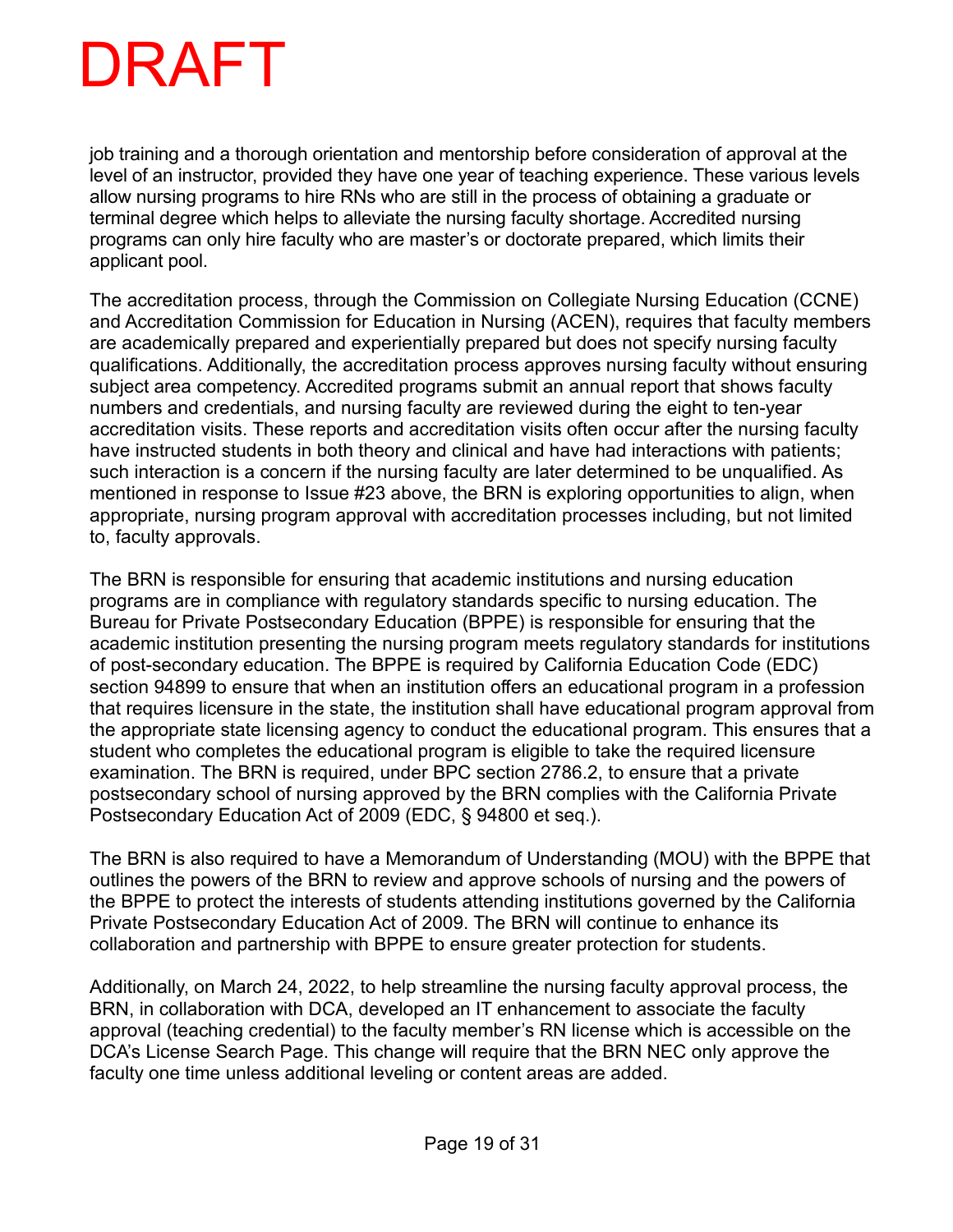From NCSBN Regulatory Guidelines and Evidence-Based Quality Indicators for Nursing Education Programs: [15](#page-19-0)

A marginally significant finding was that programs with more than 35% full-time faculty had ≥ 80% first-time NCLEX pass rates and full approval. High faculty turnover and the inability to recruit qualified faculty were linked to poor NCLEX performance. Faculty with little training in basic pedagogies was a persistent theme found in failing programs. Similarly, heavy faculty workloads and limited faculty development opportunities were also identified.

#### **ISSUE #25: CLINICAL SIMULATION.** *The use of simulated clinical experiences is becoming more common, particularly during the COVID-19 pandemic. Should more simulation be allowed, and should there be standards for the use of clinical simulation?*

Staff Recommendation: *The BRN should discuss its current process for overseeing simulation, whether it supports any specific amount of simulation, and whether standards can and should be established.*

### **BRN Response and Action**

BRN's mission is consumer protection, and one element of that is the BRN's enforcement of regulations for minimum standards on nursing programs. The NPA regulates direct patient care, not clinical simulation. There are no existing regulations that expressly address simulated nursing training, nor have adequate studies been completed that could be used as a road map to implement in California. Per the Journal of Nursing Regulations, Volume 8, Issue 4, January 2018: [16](#page-19-1)

Although no evidence supports a specified number of hours needed for adequate supervised clinical experiences, according to NCSBN's Model Rules, the number of hours should be comparable to clinical hours in similar programs (e.g., programs with the same level of education, those of comparable sizes, etc.) (NCSBN, 2012). Nationally, for example, the average number of clinical hours for RN programs are: associate-degree programs = 621; diploma programs = 737; baccalaureate programs = 733; and master's entry programs = 780 (Hayden, 2010). Although the NCSBN national simulation study (Hayden, Smiley, Alexander, Kardong-Edgren, & Jeffries, 2014) and the simulation guidelines (Alexander et al., 2015) have focused on quality simulation experiences, no studies have focused on the quality of and minimum hours needed for hands-on clinical experiences.

The BRN is not opposed to clinical training via simulation when done well and as an adjunct to direct patient care clinical training. In regulation, the requirement that 75 percent of clinical training be in direct patient care, spread across the five nursing content areas over 18 semester units or 27 quarter units, could use some clarification; a minimum number of hours of direct patient care, rather than a percentage, could be established that would provide this

<span id="page-19-1"></span>Page 20 of 31 <sup>16</sup> https://www.ncsbn.org/Spector\_Hooper\_Silvestre\_Hong\_BON\_Approval\_of\_Registered\_Nurse\_Education\_Programs.pdf

<span id="page-19-0"></span><sup>15</sup>https://www.ncsbn.org/Spector\_NCSBN\_Regulatory\_Guidelines\_and\_Evidence\_Based\_Quality\_Indicators\_for\_Nursing\_education\_program s.pdf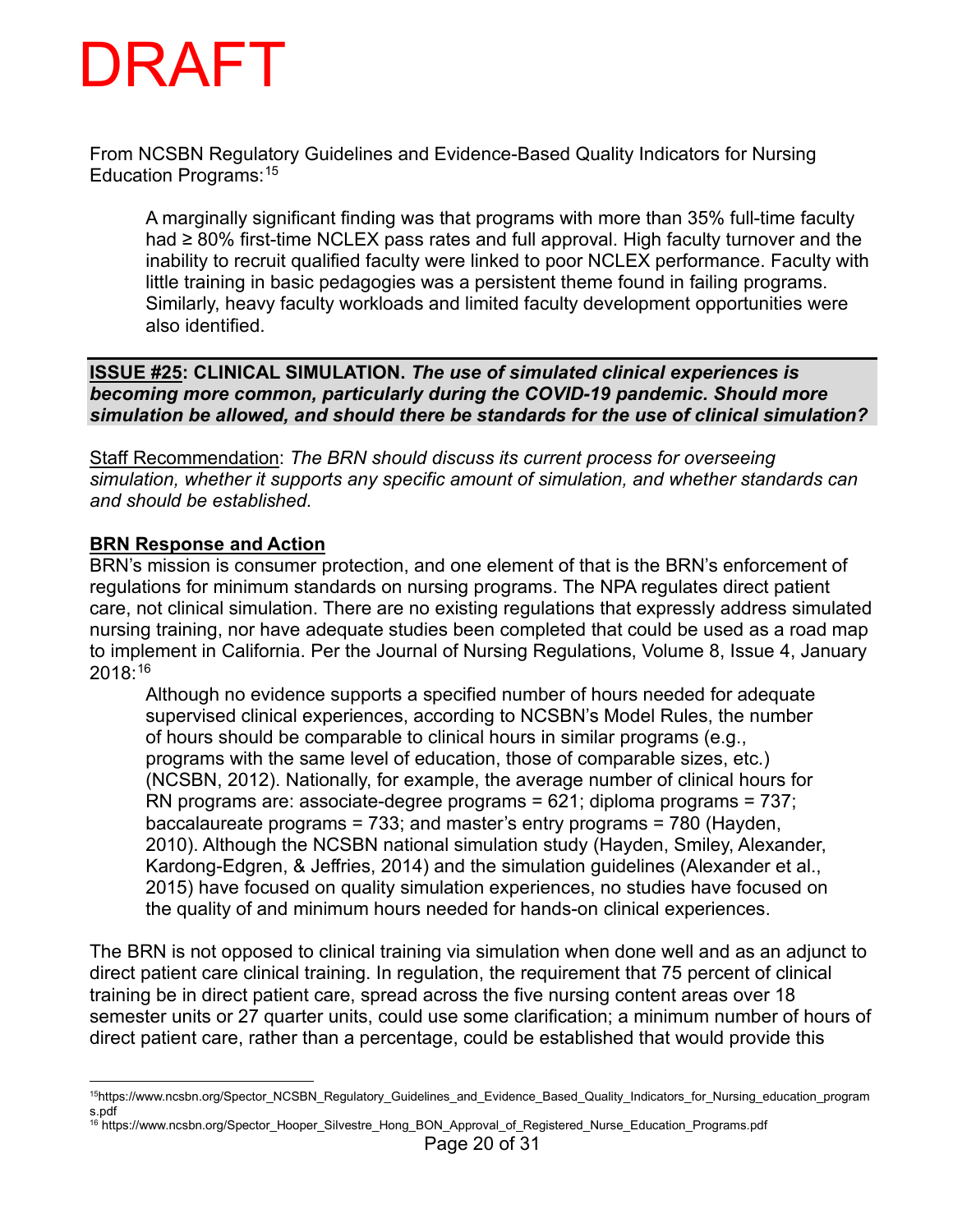clarification. In November 2021, the Board voted to update CCR section 1426 to move to establish a minimum clinical hour requirement for supervised direct patient care experiences. CSA, in its report on audit 2019-120, calculated minimal clinical hour requirements based on a 16-week semester, for a total of 864 hours. However, according to CCR section 1426, subdivision (g)(2), the minimum direct patient care clinical hours requirement  $-75$  percent  $-$  is 648 hours. Since fundamentals of nursing courses can be done with 100 percent simulation, the minimum direct patient care clinical hours can be further reduced to under 600 hours.

Additionally, American Samoa, Commonwealth of the Northern Mariana Islands, Colorado, Washington DC, Oregon, and Washington have established a minimum requirement between 500-750 hours and Hawaii has established hours as greater than 1,000. Per the NCSBN Simulation Guidelines for Prelicensure Nursing Education Programs,<sup>[17](#page-20-0)</sup> all programs participating in the National Simulation Study required at least 600 hours of clinical experience in the pre-licensure curriculum. No evidence is available regarding the outcomes of substituting traditional clinical experiences with simulation when the program has less than 600 hours. Within that same report, NCSBN states that BONs should consider the following criteria when determining the amount of simulation that can be substituted for traditional clinical hours:

- 1. Overall number of clinical hours by the program
- 2. Pass rates of students
- 3. Availability of clinical sites
- 4. Turnover of faculty/program director
- 5. Complaints from students
- 6. Retention rates

The BRN evaluates areas 2-5 above during initial and continuing approval. The Board will establish by regulation #1, and although #4 and #6 are data that is collected, it may be a benefit if this quality indicator is established in regulation to ensure that this process is in alignment with the data.

NCSBN is collecting evidence and has shared that it will be presenting that data in the next year. From the NCSBN website: "The National Prelicensure RN study investigates the impact of the rapid changes being made in nursing education programs across the US in response to the COVID-19 pandemic. Currently underway at more than 50 nursing program sites across the nation, this study seeks to determine the extent to which prelicensure RN programs, either traditional Bachelor of Science in Nursing (BSN) or Associate Degree in Nursing (ADN), changed their didactic and/or clinical delivery formats due to the COVID-19 pandemic. The study will then prospectively and longitudinally track student outcomes to measure engagement, academic performance, and early career experience.["18](#page-20-1)

The BRN could consider revising its regulation once that data is available to provide a clear minimum standard for direct patient care, which would allow all other clinical hours offered by the academic institution to be in any form they choose, including simulation. This would allow the academic institution to decide what ratio of simulation to direct patient care clinical

<span id="page-20-0"></span><sup>17</sup> https://www.ncsbn.org/11494.htm

<span id="page-20-1"></span><sup>18</sup> https://www.ncsbn.org/ongoing-research.htm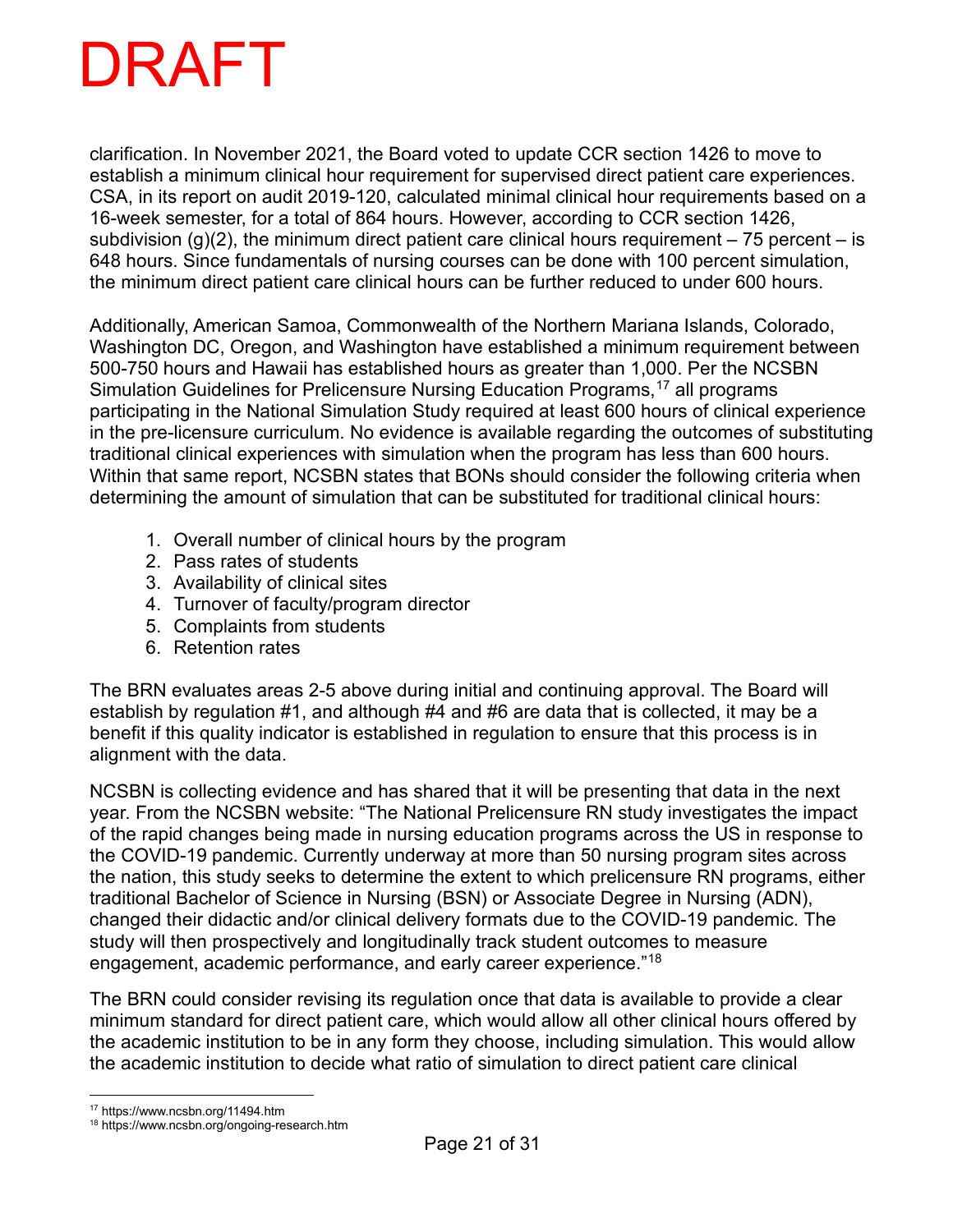experiences are best for their specific student demographic, faculty training, and funding after they have met the minimum direct patient care clinical hours. Simulation can be an excellent supplement to direct patient care clinical training but is not a substitute for direct patient care clinical training, especially in pre-licensure education.

BRN does believe that direct patient care clinical experience is important for newly graduated RNs in the workplace to eliminate the potential for errors in patient care or patient assessment. The BRN will continue to monitor both the state and federal data on simulation and apply best evidence in the decision-making process. The BRN would continue to meet public protection through ensuring that the student learning experiences are in alignment with the established approved curriculum and designed to meet clinical objectives.

#### **ISSUE #26: CONCURRENCY OF THEORY AND CLINICAL.** *Nursing student education is required to have classroom and clinical learning occur at the same time. Should there be additional flexibility to this requirement?*

Staff Recommendation: *The BRN should discuss its concurrency requirement, including any studies or other evidence demonstrating the benefits of concurrency or specifically tying learning outcomes to the timing of theory and clinical experience.*

#### **BRN Response and Action**

To ensure the BRN is carrying out its mission of consumer protection, it is important to have the education in theory and clinical training delivered concurrently within the same academic term. For example, a 16-week semester could be scheduled with the first eight (8) weeks as the theory component and the second eight (8) weeks as the clinical component. RNs are expected to assess, analyze, synthesize, and critically interpret information, and decide and implement a course of action quickly and thoroughly. This ability for clinical reasoning stems from the RN's theory and clinical experiences. The process of integrating theory into practice is challenging; however, using evidence combined with experience and skill provides the ultimate in learning and decision-making strength. Without theory and clinical being concurrent, the RN's reflection may be flawed, and the impact of the decisions made may be inappropriate, skewed, or perhaps devastating.

Following the principles of adult learning; nursing programs design curriculum to be interactive through group work and skills labs, support the transition of the learner from novice to expert through integrating high quality simulation and immersive in nature through supervised direct patient care. Hands on clinical training builds on theory and theory builds on clinical training; it is a specific symbiotic structure used in nursing education, as nursing is both a science and an art. Nursing naturally follows the processes recommended for teaching Science, Technology, Engineering, and Math (STEM). These experiences allow students to learn by doing. This can only be achieved by ensuring that students apply what they have learned in the classroom and simulation labs to real-world situations. The "theory-practice gap" has been cited as a contributory factor in medication errors and reduced use of physical assessment skills among nurses, influencing quality of nursing care and patient outcomes. Without having concurrency of theory and clinical, the student is vulnerable for an increased risk of errors. In California,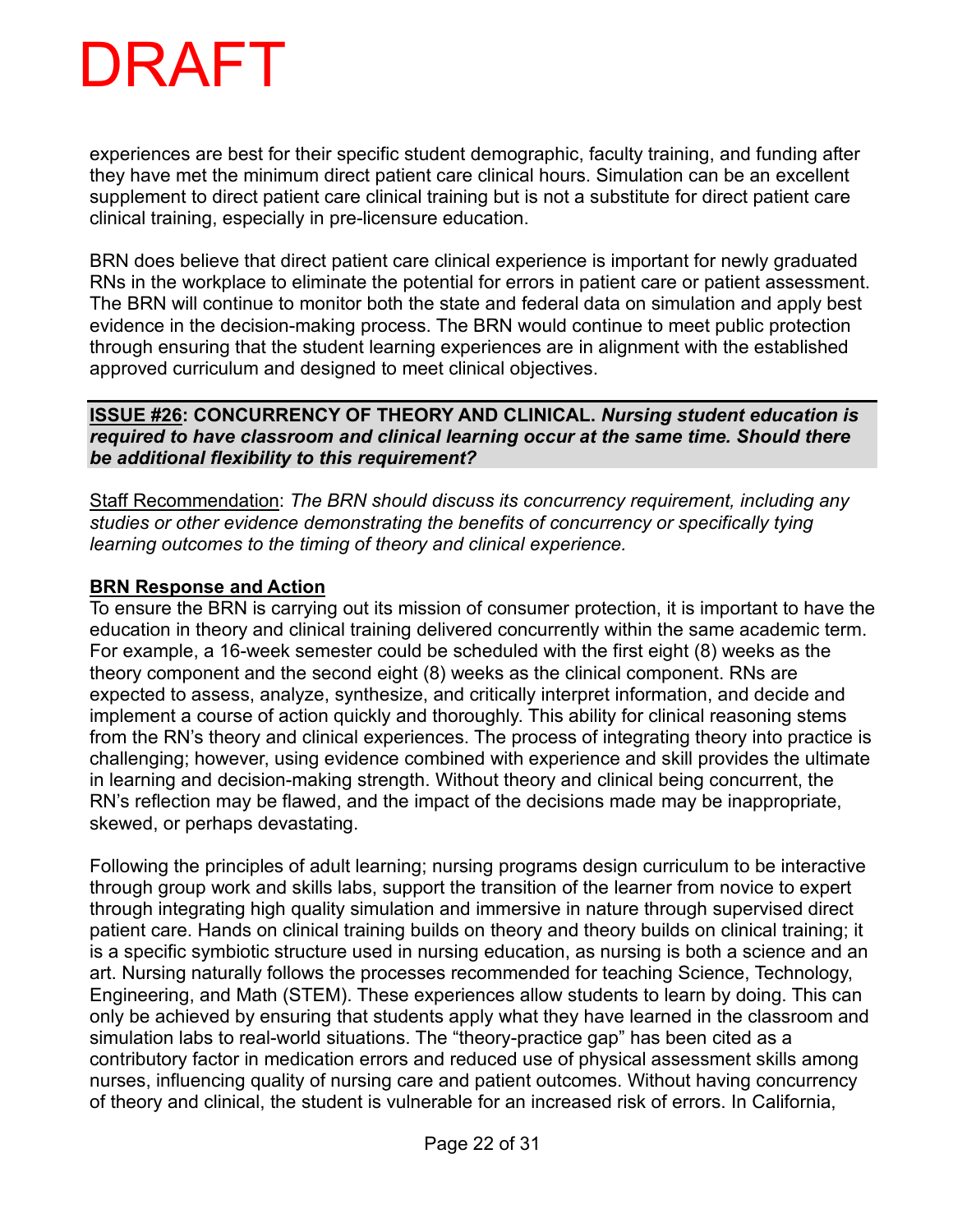nursing schools whose NCLEX passage rates fall below the 75 percent requirement often have issues with their clinical training and with concurrency of the clinical training and theory. The BRN strongly believes that California's concurrency requirement best prepares nursing students for success to ensure consumer protection.

**ISSUE #27: NEC CONSISTENCY.** *NECs follow the same guidelines and regulations. Why do they sometimes make decisions inconsistently?*

Staff Recommendation: *The BRN should discuss what may account for NEC inconsistency and develop ways to improve it.* 

#### **BRN Response and Action**

The BRN agrees with the staff recommendation that some NEC decisions may appear inconsistent. However, the NEC decisions are based on the facts presented to them and not all situations are the same. The prior BRN NEC meeting frequency was quarterly; in or around 2018, this frequency was increased to monthly. To further improve communication, the NEC meetings now occur weekly and with a consistent meeting structure. Additionally, all SNECs and NECs participate in the New Hire Orientation and serve as mentors for increased collaboration. These meetings provide training and team discussions to ensure rules and regulations are applied consistently throughout the State. The fact that the BRN's current EO is a former NEC has proven to be beneficial in creating and maintaining a foundation based on transparency and consistency.

#### **ISSUE #28: AVAILABILITY OF CLINICAL PLACEMENTS.** *Clinical placements for nursing students are historically limited and are more so as a result of COVID-19. Does the BRN have a plan to resolve this issue?*

Staff Recommendation: *The BRN should update the Committees on the current state of clinical placements and potential solutions going forward. The BRN should advise the Committees as to how it selects and uses certain data related to nursing shortage areas, current program enrollment figures, simulated learning options, and alternate site availability in making programmatic approval decisions, including decisions on clinical placements.*

### **BRN Response and Action**

The BRN contracts with the University of California at San Francisco, Philip R. Lee Institute for Health Policy Studies to conduct workforce surveys and perform data analysis projects. The data collected from these surveys and analyses are used by many stakeholders including nursing organizations, employers, policymakers, researchers, students, and the public.

There are many factors that should be considered when analyzing the nursing workforce data. It is a widespread belief in the nursing and health care communities, that as the nursing workforce continues to age, the state's population ages and grows, and increased demand for health care moves forward, the demand for nursing services will increase in the future. Therefore, when making decisions on approvals for new nursing programs and enrollment changes for existing nursing programs, the Board must be mindful of the community and shared resources within the various California regions.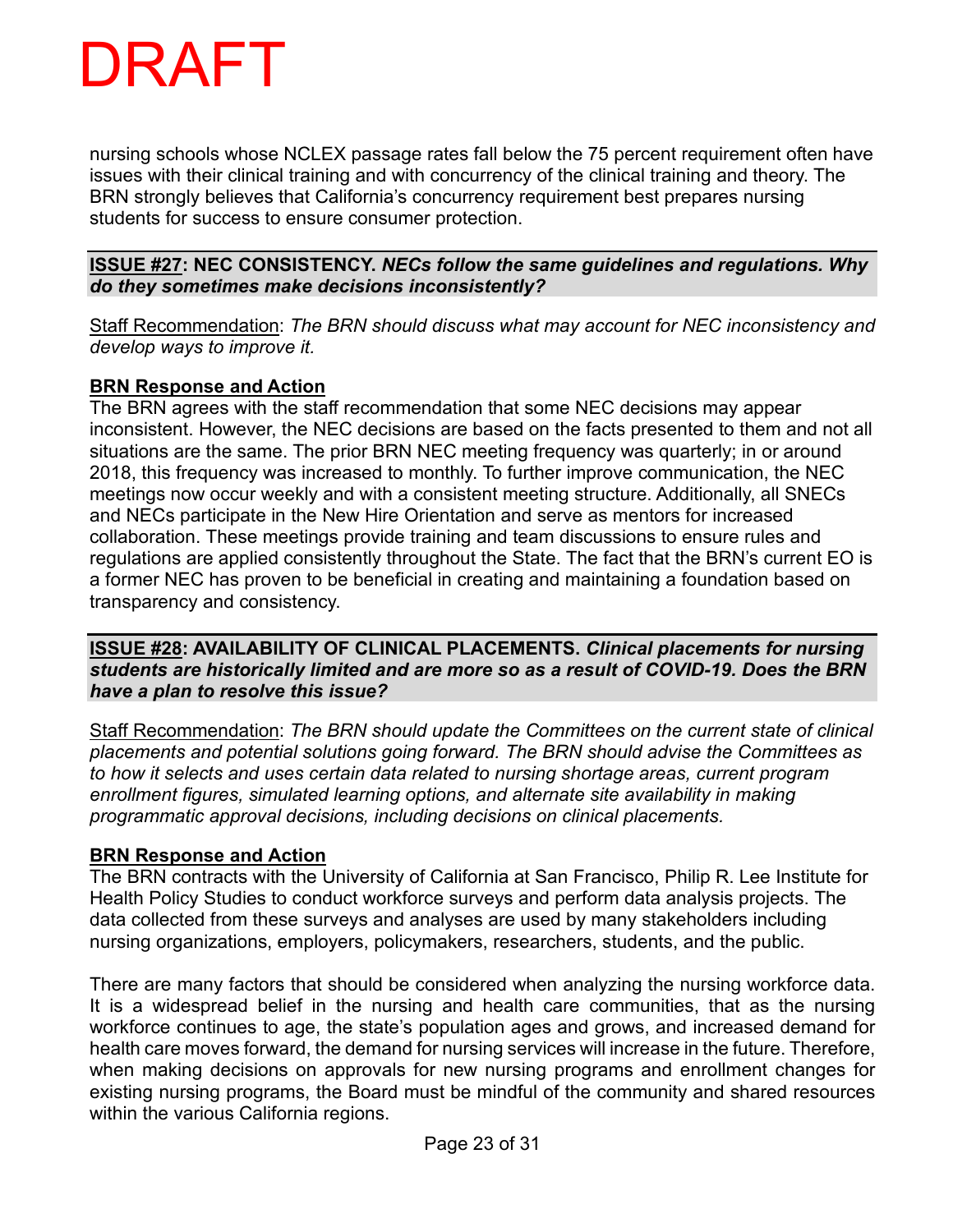The most recent complete data on clinical placements is reflected in the 2020-2021 Annual School Survey. This survey collects data on programs that were denied clinical space they had the previous year, the strategies used to address the loss, and the reasons for being denied. Below is the data that was collected for the past three years:

| <b>Programs Denied Clinical Space</b>                         | 2018-19 | 2019-20            | 2020-21 |
|---------------------------------------------------------------|---------|--------------------|---------|
| Number of programs denied a clinical placement, unit or shift | 70      | 125                | 128     |
| % of programs                                                 | 49.6%   | 85.6%              | 88.3%   |
| Number of programs that reported                              | 141     | 146                | 145     |
| Total number of students affected                             | 2,271   | $1,080$<br>22,145* | 15,043  |

| <b>Strategies to Address the Loss of Clinical Space</b>                    | 2018-19 | 2019-20 | 2020-21 |
|----------------------------------------------------------------------------|---------|---------|---------|
| Replaced lost space at different site currently used by nursing<br>program | 79.4%   | 65.0%   | 49.6%   |
| Added/replaced lost space with new site                                    | 55.9%   | 60.2%   | 55.1%   |
| <b>Clinical simulation</b>                                                 | 45.6%   | 87.8%   | 78.7%   |
| Replaced lost space at same clinical site                                  | 33.8%   | 32.5%   | 32.3%   |
| Reduced student admissions                                                 | 11.8%   | 29.3%   | 27.6%   |
| Other                                                                      | 5.9%    | 15.4%   | 18.9%   |
| Number of programs that reported                                           | 68      | 123     | 127     |

| <b>Reasons for Clinical Space being Unavailable</b>                                                                                   |       | 2019-20 | 2020-21 |
|---------------------------------------------------------------------------------------------------------------------------------------|-------|---------|---------|
| Competition for clinical space due to increase in number of<br>nursing students in region                                             | 43.5% | 30.0%   | 22.0%   |
| Displaced by another program                                                                                                          | 43.5% | 21.7%   | 25.2%   |
| Staff nurse overload or insufficient qualified staff                                                                                  | 50.7% | 17.5%   | 25.2%   |
| Visit from Joint Commission or other accrediting agency                                                                               | 23.2% | 12.5%   | 15.7%   |
| Decrease in patient census                                                                                                            | 17.4% | 9.2%    | 9.4%    |
| Change in facility ownership/management                                                                                               | 18.8% | 8.3%    | 9.4%    |
| Other                                                                                                                                 | 14.5% | 17.5%   | 2.4%    |
| No longer accepting ADN students                                                                                                      | 21.7% | 12.5%   | 11.8%   |
| Nurse residency programs                                                                                                              | 26.1% | 6.7%    | 12.6%   |
| Closure, or partial closure, of clinical facility                                                                                     | 18.8% | 22.5%   | 19.7%   |
| Clinical facility seeking magnet status                                                                                               | 14.5% | 9.2%    | 7.1%    |
| Implementation of Electronic Health Records system                                                                                    | 20.3% | 8.3%    | 7.1%    |
| The facility began charging a fee (or other RN program<br>offered to pay a fee) for the placement and the RN<br>program would not pay | 1.4%  | 3.3%    | 1.6%    |
| Facility moving to a new location                                                                                                     | $0\%$ | $0\%$   | $0\%$   |
| Staff nurse overload or insufficient qualified staff due to<br>COVID-19                                                               |       | 73.3%   | 72.4%   |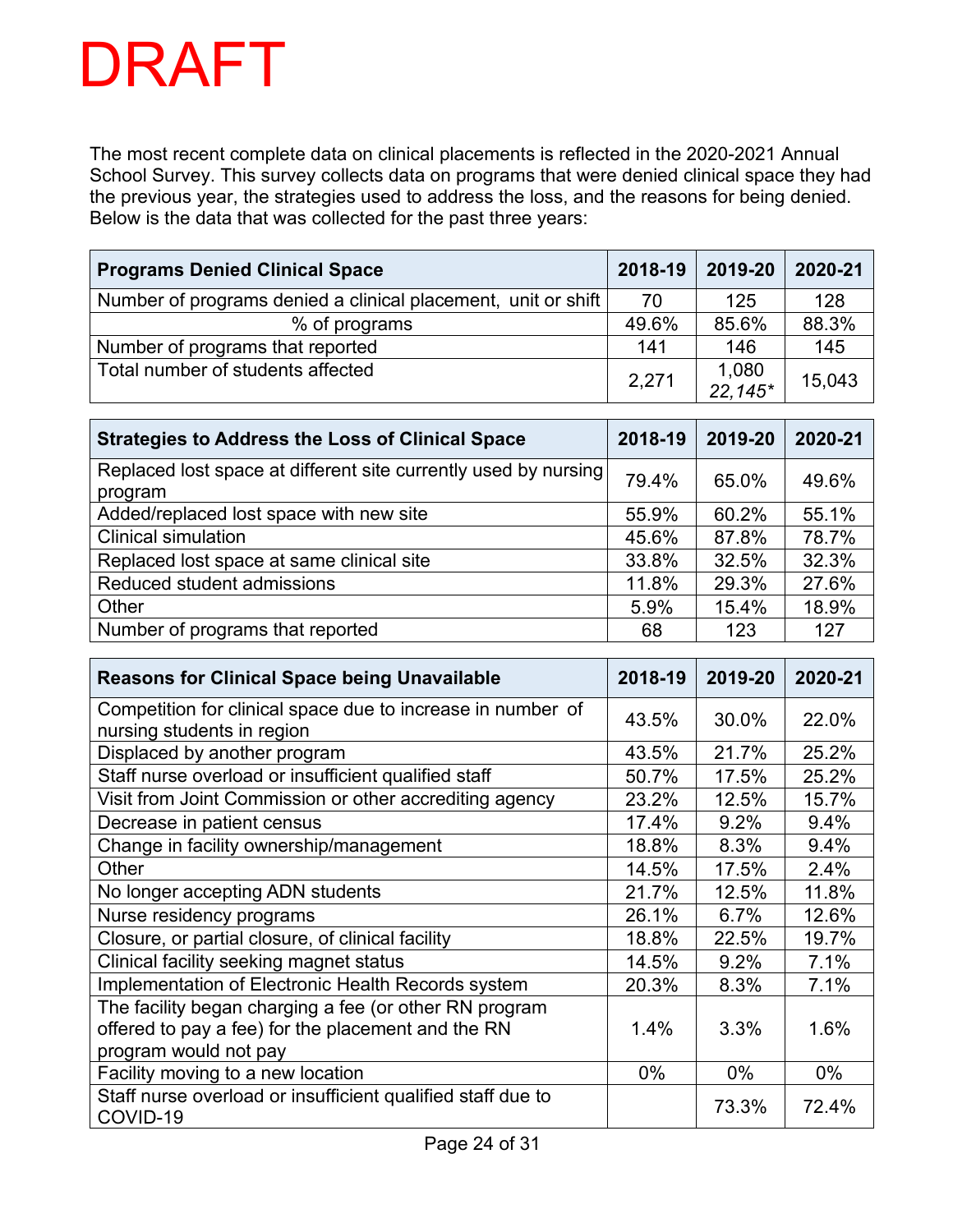| Site closure or decreased services due to COVID-19         |    | 65.8% | 64.6% |
|------------------------------------------------------------|----|-------|-------|
| Change in site infection control protocols due to COVID-19 |    | 69.2% | 59.8% |
| Lack of PPE due to COVID-19                                |    | 79.2% | 48.8% |
| Decrease in patient census due to COVID-19                 |    | 43.3% | 41.7% |
| Number of programs that reported                           | 69 | 120   | 127   |

*Note: Blank cells indicate that the applicable information was not requested in the given year.*

*\* Italicized numbers in 2019-2020 indicate post-pandemic numbers of placements lost and students affected*

Clinical displacement is problematic not only in California but for other state nursing boards as well. This has been a frequent topic of exploration in the regular NCSBN Education Network conferences. The NECs work with the nursing programs to identify other options including, but not limited to, health care clinics, churches, skilled nursing facilities, addiction and rehabilitation facilities, birth centers, summer camps, correctional facilities, public health clinics, home health, outpatient surgery centers, hospice care, Veterans Health Administration and within the Military health systems, to ensure students have the clinical experience needed to progress. Additionally, establishing a minimum clinical hour requirement for supervised direct patient care experiences (further discussed in the response for Issue #25) may minimize some of the impact of clinical displacement. Finally, the BRN has researched and discussed statewide or regional consortiums as a way to identify every student placement in all clinical settings, provide a transparent system for resolving clinical placement conflicts, and documenting problem areas.

Consortiums coordinate and allot available clinical placements to ensure the most efficient utilization of clinical facility resources; however, decisions regarding allotment of clinical placements to nursing programs are ultimately the decision of each individual clinical facility. There are currently limited consortiums available in California and they are not uniform nor are they located in every region, and participation in the consortiums is voluntary. Without legislative and regulatory authority, BRN cannot implement a statewide consortium with a regional focus and require all clinical settings and academic institutions to participate. Such a system could provide a complete and accurate representation of available clinical placement slots.

Additionally, many of the prelicensure nursing programs require more than the minimum clinical hours outlined in CCR section 1426. When the Board defines in regulations the minimum supervised direct patient care experiences this would also reduce the number of hours required under some programs' approved curricula, therefore allowing more clinical training slots to be available to accommodate additional nursing program students. For example, if a school reduced its clinical hour requirement by 384 hours to align with the regulatory minimum, it would create 32 12-hour clinical training slots that would be available for other students. This issue was exasperated with the COVID-19 pandemic when many facilities ceased allowing nursing students to enter into their facilities for clinical training.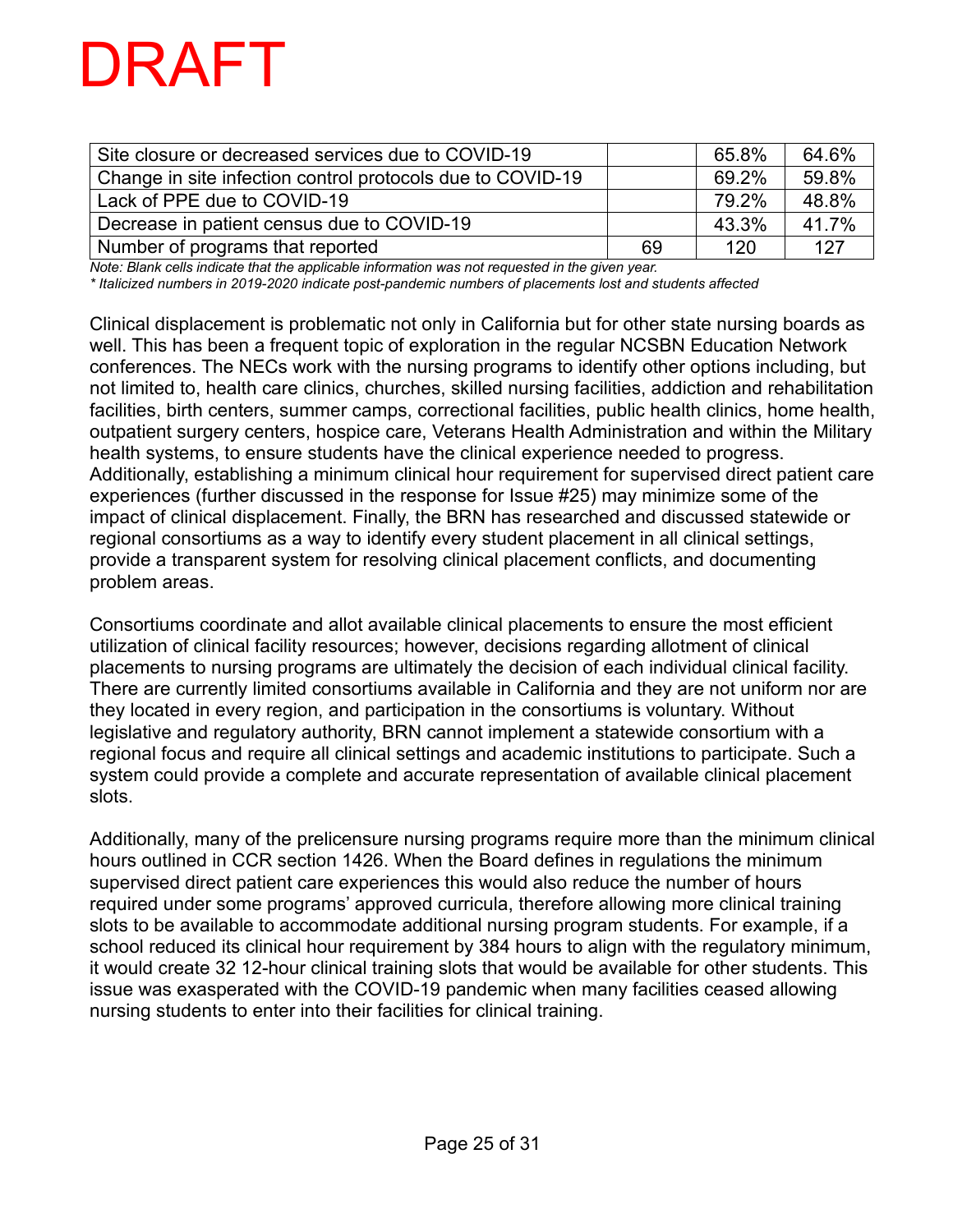### *ENFORCEMENT ISSUES*

**ISSUE #29: FORMAL DISCIPLINE TIMELINES.** *The BRN is unable to meet its target timelines for cases that rise to the level of formal discipline, Performance Measure 4 (PM4). Can the BRN improve its processes to meet its target, and should PM4 be modified to better reflect the different stages of an enforcement case?*

Staff Recommendation: *The BRN should discuss if there are additional improvements that can be made to its PM4 timelines and whether the PM4 measure can be broken up to better identify where bottlenecks may exist.* 

### **BRN Response and Action**

DCA utilizes PM4 to report total number of cases closed within the specified period that were referred to the AGO for disciplinary action. This includes formal discipline, and closures without formal discipline (e.g., withdrawals, dismissals, etc.). All stages are tracked within PM4 with subcategories including intake, investigation, and pre- and post-AGO. This report is based on data entered into the BreEZe system.

PM4 does not distinguish between Division of Investigation (DOI) and BRN's internal investigations. The timeframe it takes for DOI to complete an investigation or the timeframe for the AGO to prosecute a case is also not delineated in PM4. In FY 2020-2021, the average timeframe for DOI and BRN investigations was, respectively, 368 days and 216 days. The AGO had an average timeframe of 354 days. If PM4 provided further details on the various stages of case processing, BRN could use this data to identify greater efficiencies. BRN will work with the DCA on this and will continue to identify and implement business process improvements to reduce the processing time of cases within the BRN's control.

#### **ISSUE #30: PEACE OFFICER AUTHORITY.** *The BRN has requested that its investigators be authorized to exercise specified peace officer powers, including the powers of arrest, to serve warrants, and receive criminal history information. Should the BRN's investigators be granted this authority?*

Staff Recommendation: *The BRN should detail how the peace officer authority will assist its investigators in various stages of an investigation, whether there will be any fiscal impacts, and how the investigators with peace officer powers will be integrated into the enforcement division and its partnership with DCA's DOI.*

### **BRN Response and Action**

BPC section 108 authorizes the BRN to conduct investigations of violations of the NPA. Penal Code (PC) section 830.11 provides limited peace officer status for investigators at various California state entities. Persons designated as peace officers under PC section 830.11 are not entitled to peace officer retirement benefits and may not carry firearms. BRN would only advance this proposal on the condition that it would grant BRN Special Investigators (SI) additional authority without expanding pension benefits or increasing salaries; therefore, there would be no fiscal impact. If approved with the PC 830.11 distinction, the BRN's current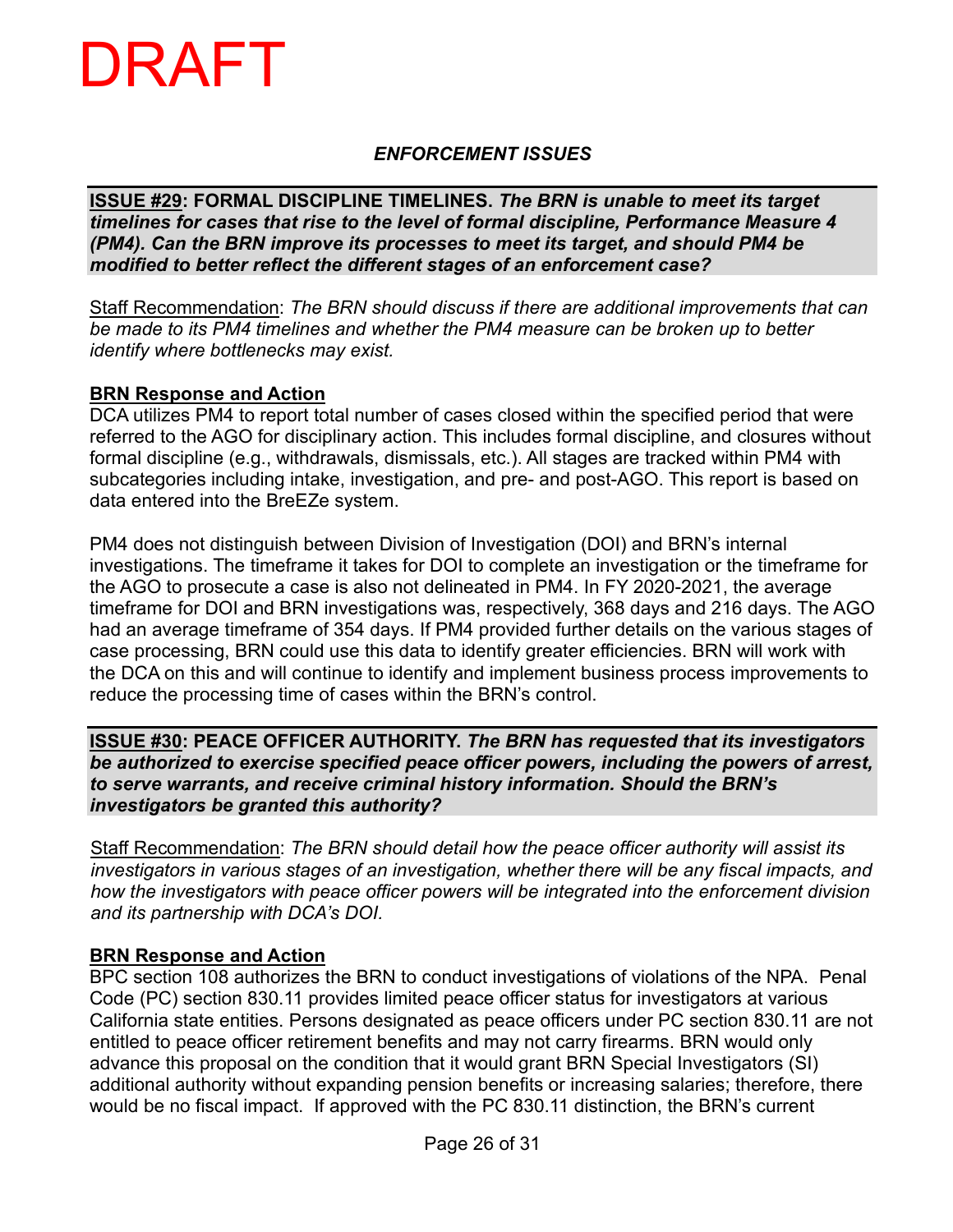Supervising Special Investigators (SSIs) and SIs would remain in their current classification but would be considered public officers.

Inclusion of BRN in this statute would provide all BRN SSIs and SIs with the authority and status, during an investigation, to:

- receive state summary criminal history information and receive that information on the same basis as other peace officers of the state under PC section 830.11, subdivision  $(c)$ ;
- work effectively with other law enforcement personnel and promote a reciprocal exchange of information with other law enforcement agencies;
- exercise the powers of arrest under PC section 836 and, specifically, to issue misdemeanor citations (PC, § 853.5);
- seize and take possession of any evidence found in plain view during lawful observation, without a warrant; and
- criminally charge an individual who obstructs any peace officer from discharging or attempting to discharge any duty of his or her office (PC, § 148).

Although the need for outside law enforcement assistance would diminish, the BRN would continue to utilize the services of DOI when full peace officer status is needed. BRN SSIs and SIs will be afforded access to peace officer-only informational databases, the authority to affect an arrest, if needed, and to issue a cite and/or fine.

#### **ISSUE #31: COST RECOVERY.** *During the BRN's 2017 Sunset Review, the BRN reported that it was looking into improvements to its cost recovery functions. What is the status of that research?*

Staff Recommendation: *The BRN should provide any additional updates on its response to the issue raised and the outcome of its research into cost recovery and trends.* 

### **BRN Response and Action**

As reported in the 2020 Sunset Report, item 5.20, there are no additional updates to the cost recovery functions based on research as a result of the 2017 Sunset. The BRN will continue its process for cost recovery, including but not limited to, extending probationary terms and/or placing a hold on the license until the cost recovery is paid in full, or using the Franchise Tax Board (FTB) to collect outstanding fines for those individuals residing in and filing California taxes. For some formal discipline, the BRN could use FTB to collect outstanding fines. For cite and fine, which is not considered discipline, BRN currently uses the FTB prescribed processes for collection purposes.

Since FY 2017-2018, the amount collected towards the total amount ordered continues to increase. The BRN will continue to evaluate if there are more efficient and effective means of cost recovery.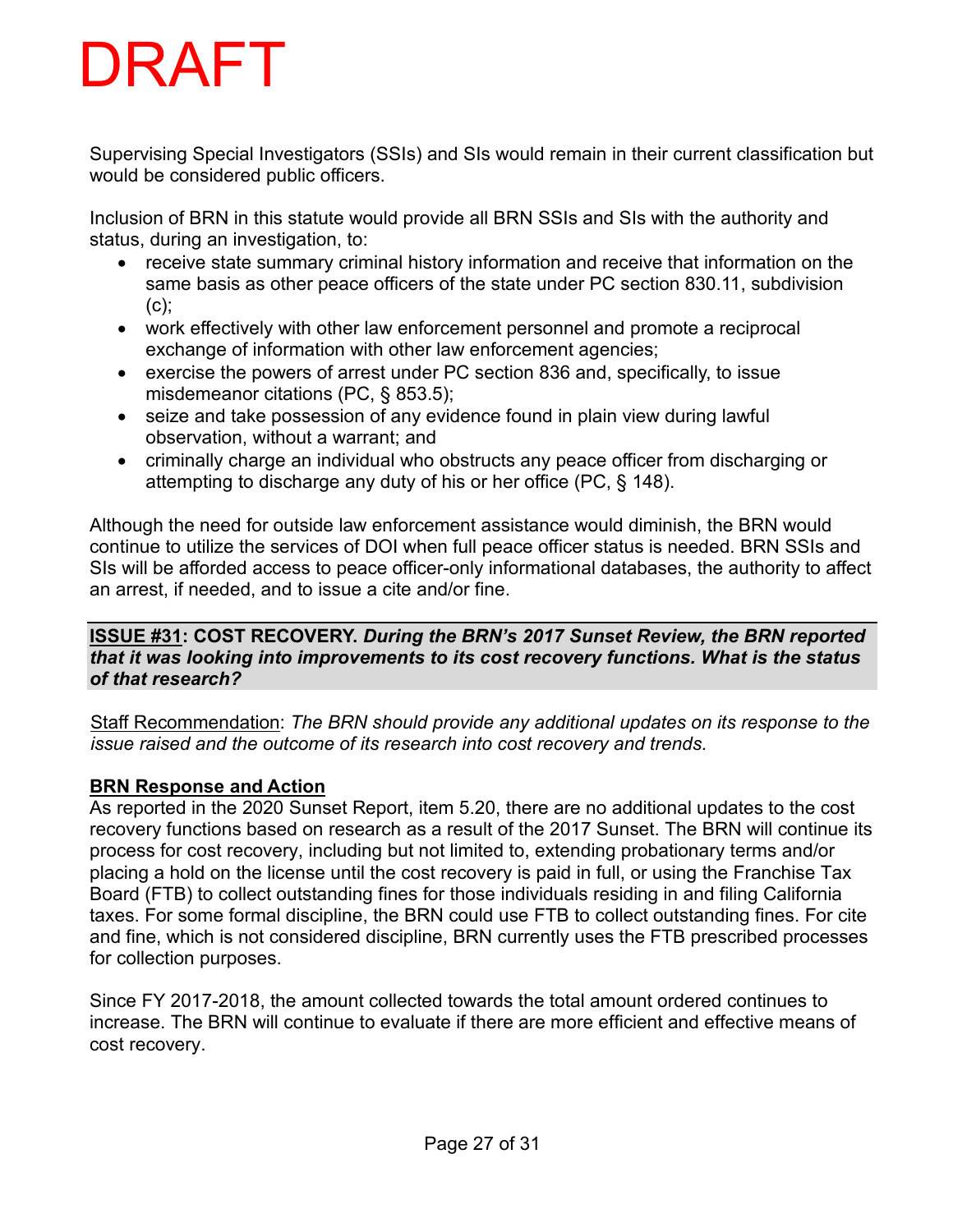#### **ISSUE #32: AUDITS OF CE PROVIDERS.** *The BRN notes that it began auditing continuing education providers (CEPs) in 2016, but that the review was labor-intensive and requires additional staff. What is the current status of the CEP audit unit?*

Staff Recommendation: *The BRN should provide an update on its CE NEC recruitment efforts and any other outstanding implementation of its CEP approval/disapproval plan.* 

### **BRN Response and Action**

Applications for the CE NEC are received and screened on an ongoing basis with interviews scheduled for those applications who meet the scoring criteria. To date, no applicants have been successful in the hiring process; however, the BRN remains committed to hiring for this position. The next step for the implementation of the Continuing Education Provider (CEP) approval/disapproval plan is to establish the recommended fee of \$115 per additional course at the time of initial application and the \$195 fee for the CEP audit, to be incorporated into each CEP renewal application.

**ISSUE #33: CE COMPLIANCE DOCUMENTATION.** *Licensees are only required to submit CE compliance information once audited. Should licensees instead submit CE compliance information upon renewal?*

Staff Recommendation: *The BRN should discuss the feasibility and any potential benefit of allowing licensees to upload CE compliance documents at the time of renewal.* 

### **BRN Response and Action**

Currently, BreEZe allows licensees to upload continuing education (CE) compliance documents at the time of renewal; however, it is not required. The BRN would support an effort to require the CE compliance documents to be submitted through BreEZe at the time of renewal which would require a regulatory update. Pursuant to CCR section 1451, subdivision (d), licensees must keep the certificates from the academic institutions for a period of four years from the date of completion of the approved CE education course. The licensee must provide to the Board, upon request, the certification of completion of the approved CE course during a CE compliance audit to ensure the licensee is in compliance with the four-year retention requirement. Requiring, by regulation, that CE compliance documents be uploaded at the time of renewal would allow staff to perform audits randomly through BreEZe without requesting additional information from the licensee and would also allow BreEZe to serve as the repository for the four years that the licensee must retain these documents.

#### **ISSUE #34: SCHOOL NURSES.** *The BRN reports that it is concerned about the services that unlicensed school nurses provide. What changes, if any, are necessary to ensure the safety and proper care of students?*

Staff Recommendation: *The BRN should discuss any instances of harm it may be aware of and present any solutions it may have to address those instances of harm.*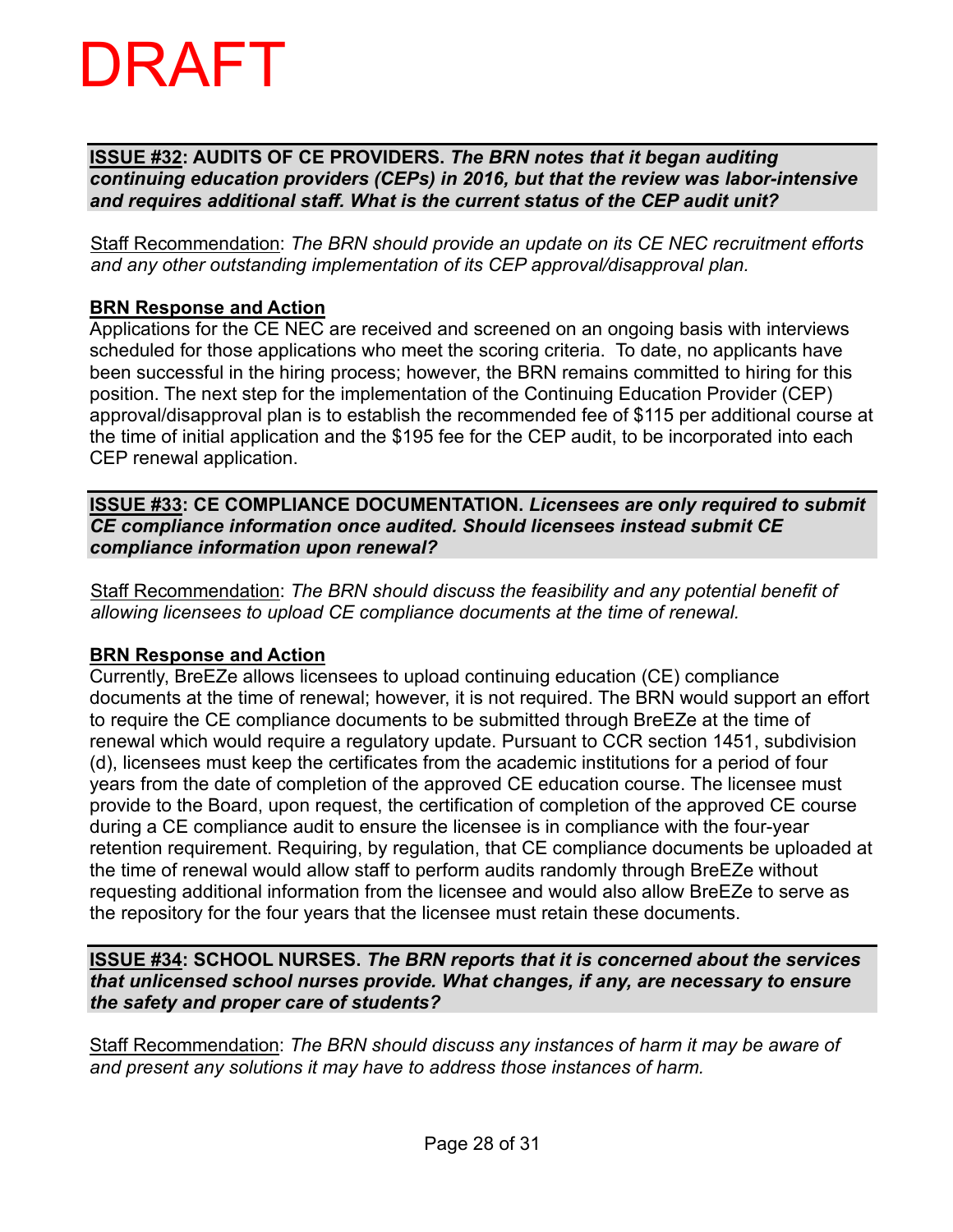### **BRN Response and Action**

As the California Department of Education (CDE) is the entity governing unlicensed school nurses (also known as a School Health Clerk or Aide) and other designated school personnel, the BRN is not aware of specific instances of harm from school personnel, as the BRN does not have jurisdiction over these personnel.

EDC section 49426 explains that a School Nurse is an RN with a bachelor's degree, who has completed the additional education requirements for and possess a current credential in school nursing by the Commission on Teacher Credentialing. School Nurses strengthen and facilitate the educational process by improving and protecting the health of children and by identification and assistance in the removal or modification of health-related barriers to learning in individual children. The major focus of school health services is the prevention of illness and disability, and the early detection and correction of health problems. The School Nurse is especially prepared and uniquely qualified in preventive health, health assessment, and referral procedures.

Unlicensed assistive personnel and/or trained health care aides may administer medications (EDC, § 49423) in the education setting when the pupil's physician has delegated the responsibility of medication administration on the pupil's medication form and the student's parents have consented that the pupil may be assisted with medication administration at school on the medication form. This was further supported through a Supreme Court of California decision (*American Nurses Association v. Torlakson* (2013) 57 Cal. 4th 570). CDE regulations to govern this process were developed in consultation with parents, representatives of the medical and nursing professions, and other individuals jointly designated by the Superintendent of Public Instruction, the Advisory Commission on Special Education, and the department formerly known as the Department of Health Services.

The BRN will continue to monitor and provide input and participate in discussions with consumers, the CDE, school nurses and nursing organizations, as well as other stakeholders, to address school health-related issues as they relate to RN practice.

### *COVID-19 ISSUES*

**ISSUE #35: MENTAL HEALTH SERVICES FOR COVID-19 PROVIDERS. U***nder ordinary circumstances, frontline healthcare providers and first responders often face difficult situations that are mentally and emotionally challenging. Are there new issues arising from, or ongoing issues being worsened by, the extreme conditions of the COVID-19 pandemic?*

Staff Recommendation: *The BRN should discuss any findings related to the mental and behavioral healthcare needs of frontline healthcare providers arising from the COVID-19 pandemic.*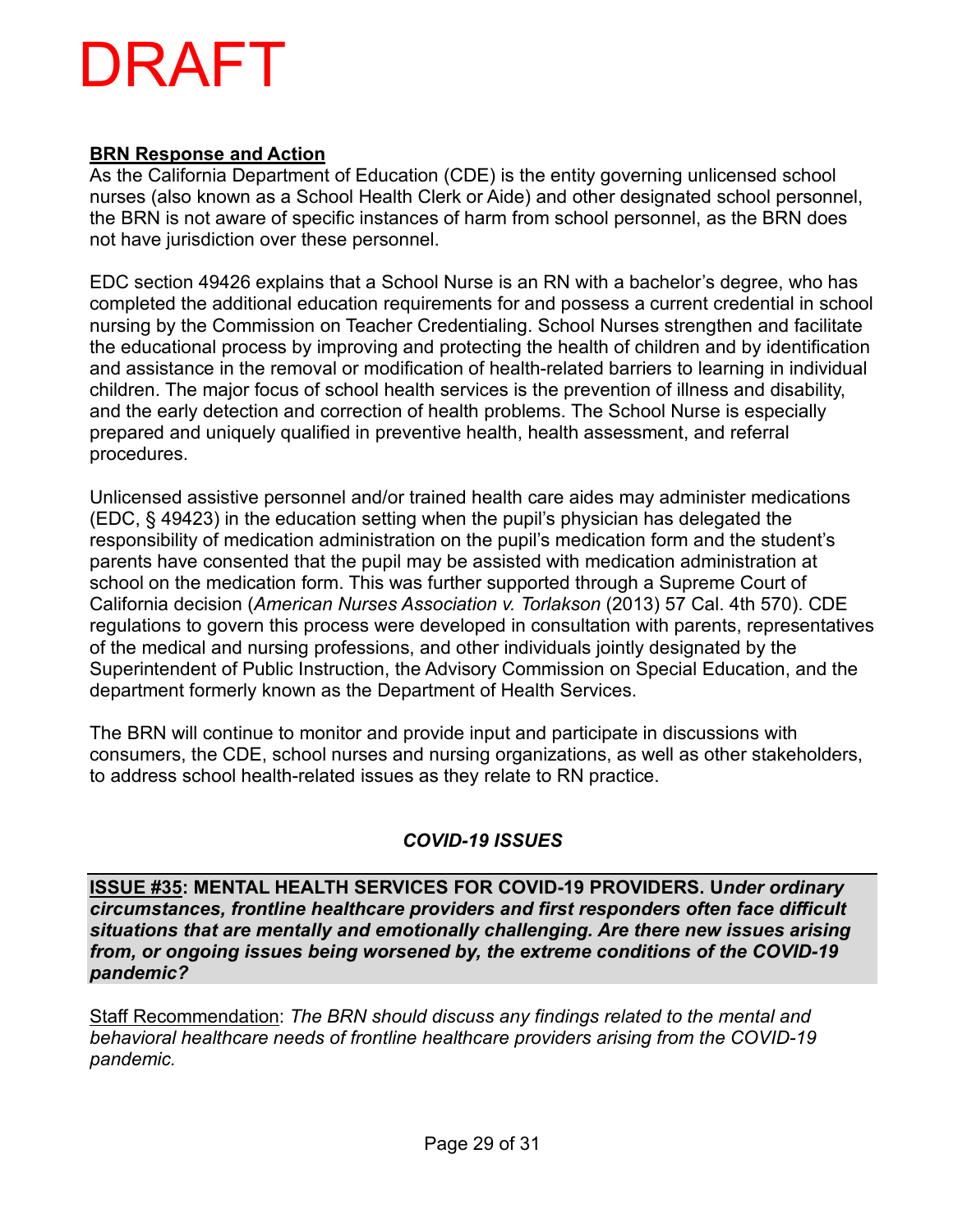#### **BRN Response and Action**

The BRN is aware of the mental health impact that COVID-19 has had on frontline healthcare providers. The BRN is interested in participating in discussions and stakeholder engagement(s) for identifying and developing solutions.

**ISSUE #36: COVID-19.** *Since March of 2020, there have been a number of executiveissued waivers, which affect licensees and future licensees alike. Do any of these waivers warrant an extension or statutory changes?*

Staff Recommendation: *The BRN should advise the Committees on the use of the COVID-19 waivers, including the number of temporary licenses issued to out-of-state licensees and any associated timelines, and the ongoing necessity of any of the waivers.*

#### **BRN Response and Action**

The BRN worked with DCA to provide input and request extensions to the waivers that were serving the public. Currently, no waiver extensions are being considered. The BRN will continue to evaluate the impact of COVID-19 and seek legislative changes, if necessary.

In 2021, the BRN issued over 29 percent more licenses to out-of-state RN applicants and granted over 1,100 temporary licenses. Additionally, according to the most recent data provided by EMSA as of November 2021, there were over 21,410 RNs and 1,293 APRNs approved by EMSA to go to the facilities identified in the requests and practice in California without a California license.

|                                               | FY 2019-20 | FY 2020-21 | FY 2021-22<br>(as of 2/28/22) |
|-----------------------------------------------|------------|------------|-------------------------------|
| <b>Endorsement Licenses Issued</b>            | 12.214     | 10.010     | 7.412                         |
| <b>Temporary Licenses Issued (non-waiver)</b> | 2,810      | 3,887      | 3.421                         |

Additionally, to address future licensing needs through some of the goals within the 2022-2025 Strategic Plan,<sup>[19](#page-29-0)</sup> the BRN will update business processes to include, but not be limited to: reduce license processing times to improve access and customer satisfaction; align educational oversight activities with national accreditation programs to identify and reduce any redundancies; continue to assess and report on workforce needs and the availability of clinical placement sites to ensure the Board's decisions are evidence-based; and review statutes and advocate for updates or new statutes as appropriate to ensure they are current and based on evidence and best practices.

<span id="page-29-0"></span><sup>19</sup> https://www.rn.ca.gov/pdfs/consumers/stratplan22-25.pdf